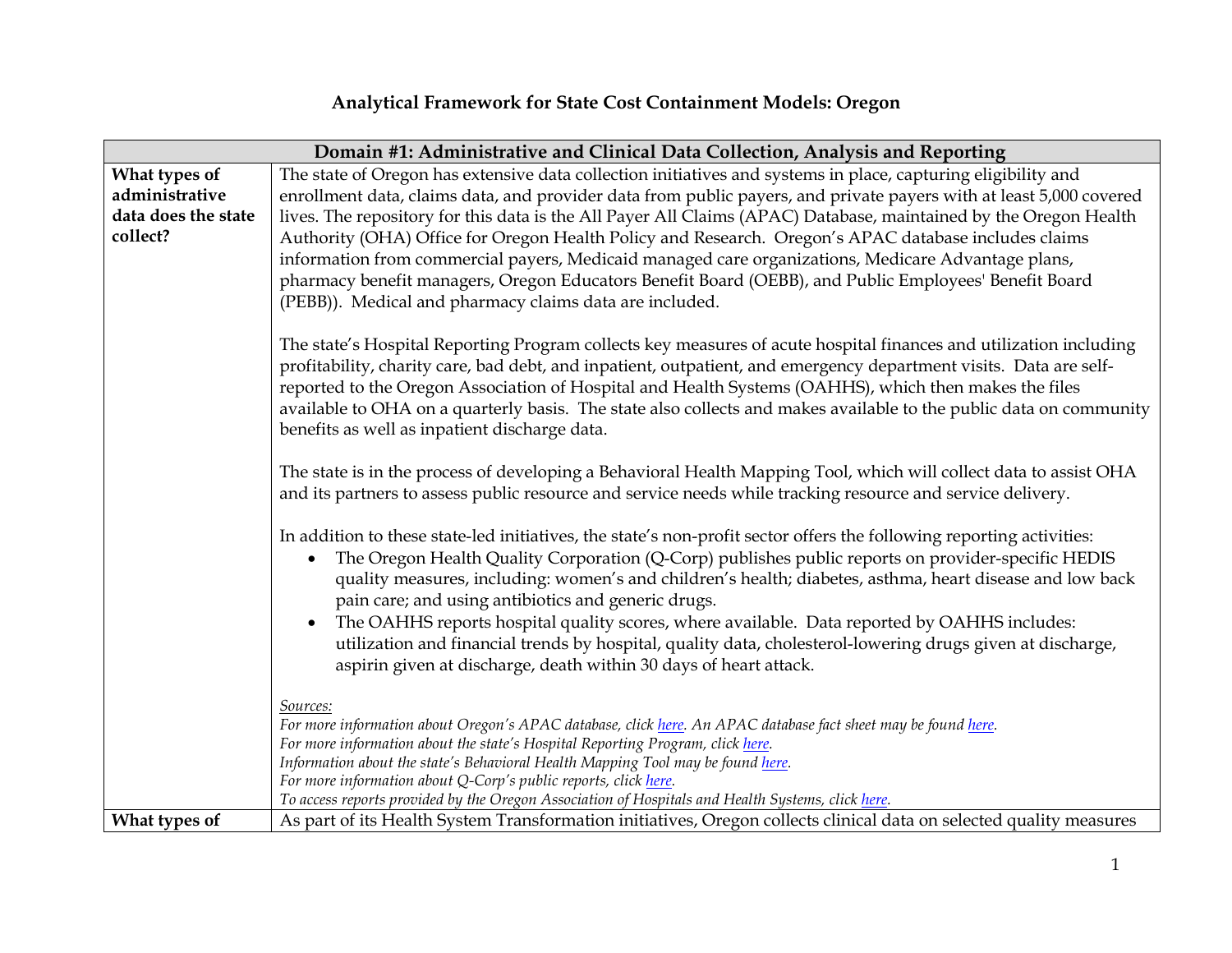| Domain #1: Administrative and Clinical Data Collection, Analysis and Reporting |                                                                                                                                                                                                                                                                                                                                                                                                                                                                 |  |
|--------------------------------------------------------------------------------|-----------------------------------------------------------------------------------------------------------------------------------------------------------------------------------------------------------------------------------------------------------------------------------------------------------------------------------------------------------------------------------------------------------------------------------------------------------------|--|
| clinical data does                                                             | from Coordinated Care Organizations (CCOs), which serve approximately 90 percent of Medicaid enrollees. Data                                                                                                                                                                                                                                                                                                                                                    |  |
| the state collect?                                                             | are obtained via chart reviews and submitted to the OHA in accordance with a schedule published by the state.                                                                                                                                                                                                                                                                                                                                                   |  |
|                                                                                | Results are published in annual reports.                                                                                                                                                                                                                                                                                                                                                                                                                        |  |
|                                                                                | The state's Hospital Transformation Performance Program collects clinical data on several measures, via either<br>chart reviews/EHRs (as applicable) and in some instances, patient surveys. The quality health metrics show how<br>well hospitals are advancing health system transformation, reducing costs, and improving patient safety.<br>The measures adopted for the first two years of the program require both administrative data and clinical data. |  |
|                                                                                | Sources:                                                                                                                                                                                                                                                                                                                                                                                                                                                        |  |
|                                                                                | More information about Oregon's collection of clinical measures from CCOs may be found here.                                                                                                                                                                                                                                                                                                                                                                    |  |
|                                                                                | Oregon's Annual Health System Transformation report may be accessed here.                                                                                                                                                                                                                                                                                                                                                                                       |  |
| Does the state have                                                            | More information about Oregon's Hospital Transformation Performance Program may be found here.                                                                                                                                                                                                                                                                                                                                                                  |  |
| a HIT strategy to                                                              | Yes, the state has a comprehensive multiphase HIT strategy to support its health system transformation efforts.                                                                                                                                                                                                                                                                                                                                                 |  |
| promote use of                                                                 | Described in a comprehensive business plan framework, the state has detailed its vision, goals and strategy for its                                                                                                                                                                                                                                                                                                                                             |  |
| clinical and                                                                   | HIT strategy. This strategy got its start in the fall of 2013, when OHA convened a Health Information Technology                                                                                                                                                                                                                                                                                                                                                |  |
| administrative                                                                 | Task Force to draft an HIT Business Plan Framework that would guide the state's HIT and HIE strategy.                                                                                                                                                                                                                                                                                                                                                           |  |
| data to promote                                                                | As described in their final report, "Oregon's Business Plan Framework for Health Information Technology and                                                                                                                                                                                                                                                                                                                                                     |  |
| cost containment                                                               | Health Information Exchange (2014-2017): Health Information Technology Task Force Recommendations" the                                                                                                                                                                                                                                                                                                                                                          |  |
| initiatives?                                                                   | Task Force envisions an HIT-optimized health care system, in which:                                                                                                                                                                                                                                                                                                                                                                                             |  |
|                                                                                | Providers have access to meaningful, timely, relevant and actionable patient information to coordinate and<br>$\bullet$                                                                                                                                                                                                                                                                                                                                         |  |
|                                                                                | deliver "whole person" care.                                                                                                                                                                                                                                                                                                                                                                                                                                    |  |
|                                                                                | Systems (health systems, CCOs, health plans) effectively and efficiently collect and use aggregated clinical                                                                                                                                                                                                                                                                                                                                                    |  |
|                                                                                | data for quality improvement, population management and incentivizing health and prevention. In turn,                                                                                                                                                                                                                                                                                                                                                           |  |
|                                                                                | policymakers use aggregated data and metrics to provide transparency and to inform policy development.                                                                                                                                                                                                                                                                                                                                                          |  |
|                                                                                | Individuals and their families access their clinical information and use it as a tool to improve their health                                                                                                                                                                                                                                                                                                                                                   |  |
|                                                                                | and engage with their providers.                                                                                                                                                                                                                                                                                                                                                                                                                                |  |
|                                                                                |                                                                                                                                                                                                                                                                                                                                                                                                                                                                 |  |
|                                                                                | The role of the state in realizing this vision is three-fold:                                                                                                                                                                                                                                                                                                                                                                                                   |  |
|                                                                                | Coordinate and support community and organizational HIT/HIE efforts.<br>$\bullet$                                                                                                                                                                                                                                                                                                                                                                               |  |
|                                                                                | The State will align requirements and establish standards for participation in statewide HIT/HIE services.                                                                                                                                                                                                                                                                                                                                                      |  |
|                                                                                | The State will provide HIT/HIE technology and services.                                                                                                                                                                                                                                                                                                                                                                                                         |  |
|                                                                                | The Task Force considered a variety of potential technological approaches to a statewide HIT/HIE, from fully                                                                                                                                                                                                                                                                                                                                                    |  |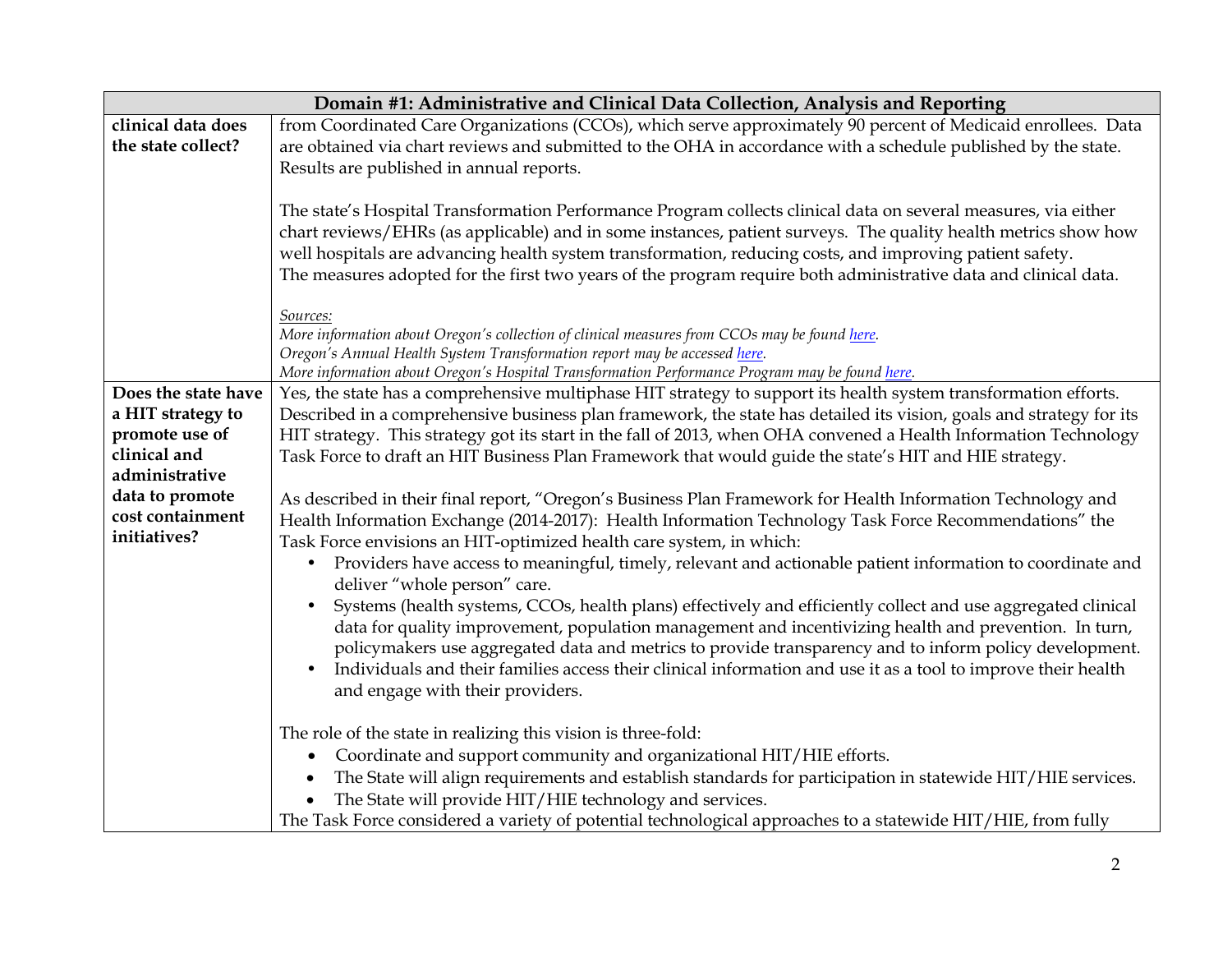| Domain #1: Administrative and Clinical Data Collection, Analysis and Reporting                                                                                                                                                                                                                                                                                                                                                                                                                                                                                                                                                                                                                                                                                                                                                                                                                                                                                                                                                                                                                                                                                                                                                                                                                                                                                                                                                                                                                                                                                                                                                                                                                                                                                                                                                                                |                                                                                                                                                                                                                                                                                                           |  |
|---------------------------------------------------------------------------------------------------------------------------------------------------------------------------------------------------------------------------------------------------------------------------------------------------------------------------------------------------------------------------------------------------------------------------------------------------------------------------------------------------------------------------------------------------------------------------------------------------------------------------------------------------------------------------------------------------------------------------------------------------------------------------------------------------------------------------------------------------------------------------------------------------------------------------------------------------------------------------------------------------------------------------------------------------------------------------------------------------------------------------------------------------------------------------------------------------------------------------------------------------------------------------------------------------------------------------------------------------------------------------------------------------------------------------------------------------------------------------------------------------------------------------------------------------------------------------------------------------------------------------------------------------------------------------------------------------------------------------------------------------------------------------------------------------------------------------------------------------------------|-----------------------------------------------------------------------------------------------------------------------------------------------------------------------------------------------------------------------------------------------------------------------------------------------------------|--|
| localized with no centralized supports, to one that is fully centralized, with all local and regional HIT/HIE needs<br>being met by a single state-designated entity. The Task Force's final recommendations strikes a balance between<br>these two extremes, with some services being provided centrally and others left to local and regional entities:<br>1. Community/organizational HIEs and health systems provide HIT services and HIE coverage to some<br>providers. Providers and hospitals adopt and use EHRs and HIT/HIE services to coordinate care.<br>2. Statewide Direct secure messaging provides a foundation for sharing information across organizations and<br>differing technologies.<br>3. Oregon's current state HIE, CareAccord®, provides basic HIE services, including direct secure messaging,<br>with a focus on providers without access to community HIEs and health systems' HIT services.<br>4. New statewide HIT/HIE services tie together local efforts and fill gaps, enabling exchange and HIT<br>functions across community and organizational HIEs, health systems and providers.<br>State aggregation of core clinical metrics data supports Medicaid purposes. These data are used to improve<br>5.<br>care and reduce costs.<br>The ONC, which provided an \$8.5 million grant, described Oregon's IT strategy as leveraging the variety of HIE<br>activities within the state to expand exchange of and help health care providers achieve meaningful use of their<br>electronic health records (EHRs). These activities include Integrated Delivery Networks (IDNs) providing<br>exchange to their members, EHR vendors offering HIE services, regional health information organizations, and<br>commercial and hospital laboratories delivering results directly to EHRs and to a nationwide e-prescribe network. |                                                                                                                                                                                                                                                                                                           |  |
|                                                                                                                                                                                                                                                                                                                                                                                                                                                                                                                                                                                                                                                                                                                                                                                                                                                                                                                                                                                                                                                                                                                                                                                                                                                                                                                                                                                                                                                                                                                                                                                                                                                                                                                                                                                                                                                               | The State will provide policy and standards for privacy, security and interoperability, a toolkit including a data<br>sharing agreement template and connectivity via NHIN Direct among the exchange efforts.<br>Sources:<br>To access the HIT Task Force's final report and recommendations, click here. |  |
|                                                                                                                                                                                                                                                                                                                                                                                                                                                                                                                                                                                                                                                                                                                                                                                                                                                                                                                                                                                                                                                                                                                                                                                                                                                                                                                                                                                                                                                                                                                                                                                                                                                                                                                                                                                                                                                               | To access the ONC's summary of Oregon's IT strategy, and award highlights, click here.                                                                                                                                                                                                                    |  |
| Does the state have<br>a centralized                                                                                                                                                                                                                                                                                                                                                                                                                                                                                                                                                                                                                                                                                                                                                                                                                                                                                                                                                                                                                                                                                                                                                                                                                                                                                                                                                                                                                                                                                                                                                                                                                                                                                                                                                                                                                          | Yes. The Office of Health Analytics within the OHA serves as "the single point of accountability for continual                                                                                                                                                                                            |  |
| agency or entity                                                                                                                                                                                                                                                                                                                                                                                                                                                                                                                                                                                                                                                                                                                                                                                                                                                                                                                                                                                                                                                                                                                                                                                                                                                                                                                                                                                                                                                                                                                                                                                                                                                                                                                                                                                                                                              | improvement of health analytics coordination and data integration across OHA and DHS programs." The Office of<br>Health Analytics website describes the Office's responsibilities as threefold:                                                                                                           |  |
| responsible for                                                                                                                                                                                                                                                                                                                                                                                                                                                                                                                                                                                                                                                                                                                                                                                                                                                                                                                                                                                                                                                                                                                                                                                                                                                                                                                                                                                                                                                                                                                                                                                                                                                                                                                                                                                                                                               | To be the single point of accountability for continual improvement of health analytics coordination and<br>$\bullet$                                                                                                                                                                                      |  |
| collecting,                                                                                                                                                                                                                                                                                                                                                                                                                                                                                                                                                                                                                                                                                                                                                                                                                                                                                                                                                                                                                                                                                                                                                                                                                                                                                                                                                                                                                                                                                                                                                                                                                                                                                                                                                                                                                                                   | data integration across OHA and DHS programs;                                                                                                                                                                                                                                                             |  |
| analyzing and                                                                                                                                                                                                                                                                                                                                                                                                                                                                                                                                                                                                                                                                                                                                                                                                                                                                                                                                                                                                                                                                                                                                                                                                                                                                                                                                                                                                                                                                                                                                                                                                                                                                                                                                                                                                                                                 | To develop analyses, data strategies, and monitoring tools to assess the performance of OHA programs;                                                                                                                                                                                                     |  |
| reporting health<br>care data?                                                                                                                                                                                                                                                                                                                                                                                                                                                                                                                                                                                                                                                                                                                                                                                                                                                                                                                                                                                                                                                                                                                                                                                                                                                                                                                                                                                                                                                                                                                                                                                                                                                                                                                                                                                                                                | To support OHA policy development, implementation, and evaluation.<br>$\bullet$                                                                                                                                                                                                                           |  |
|                                                                                                                                                                                                                                                                                                                                                                                                                                                                                                                                                                                                                                                                                                                                                                                                                                                                                                                                                                                                                                                                                                                                                                                                                                                                                                                                                                                                                                                                                                                                                                                                                                                                                                                                                                                                                                                               | The Office of Health Analytics consists of four distinct units:                                                                                                                                                                                                                                           |  |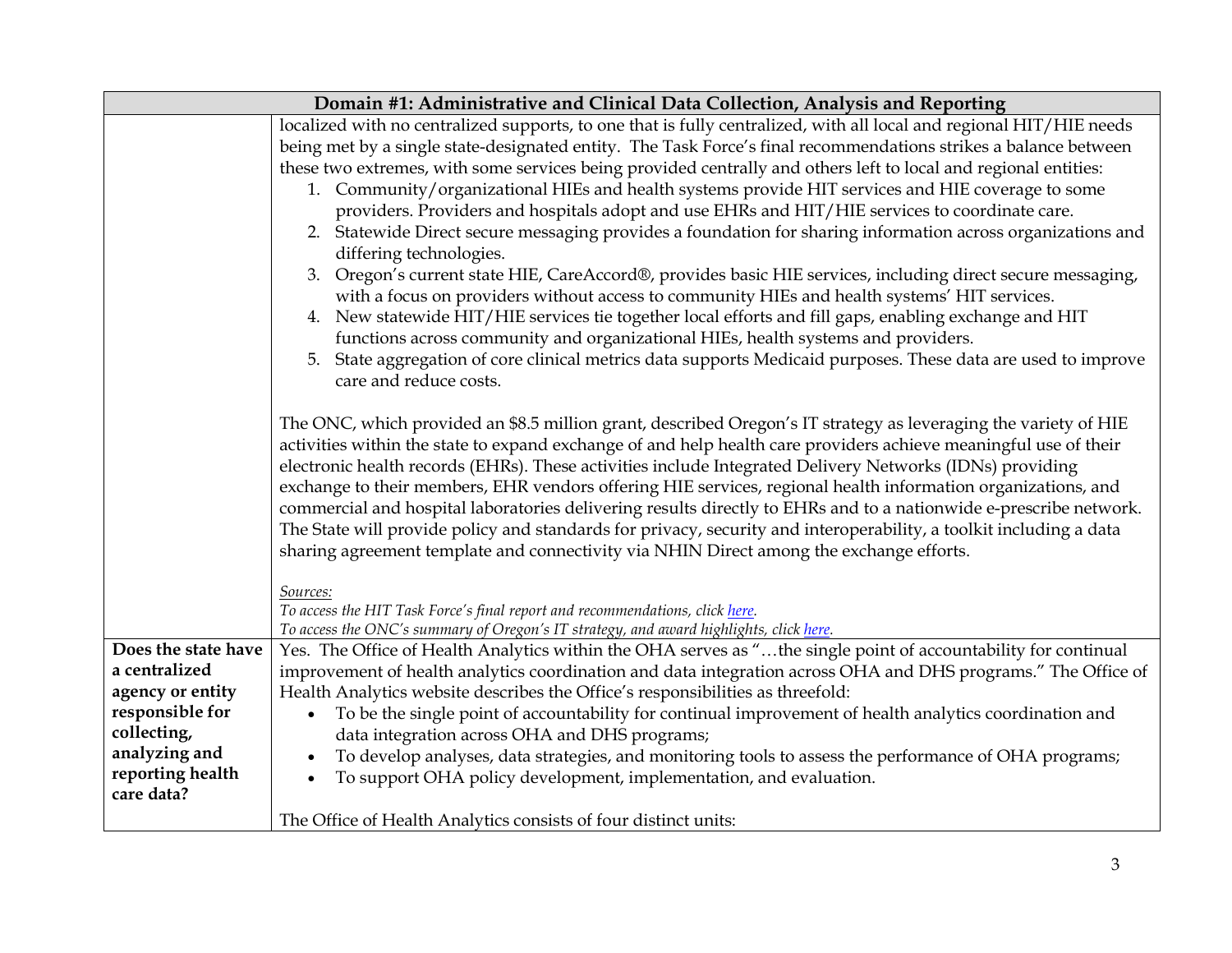| Domain #1: Administrative and Clinical Data Collection, Analysis and Reporting |                                                                                                                                                                                                                                                                                                                                                                                                                                                                                                                                                                                                                                                                                                                                                                                                                                                                                                                                                                                                                                                                                                                                                                                                                                                  |  |
|--------------------------------------------------------------------------------|--------------------------------------------------------------------------------------------------------------------------------------------------------------------------------------------------------------------------------------------------------------------------------------------------------------------------------------------------------------------------------------------------------------------------------------------------------------------------------------------------------------------------------------------------------------------------------------------------------------------------------------------------------------------------------------------------------------------------------------------------------------------------------------------------------------------------------------------------------------------------------------------------------------------------------------------------------------------------------------------------------------------------------------------------------------------------------------------------------------------------------------------------------------------------------------------------------------------------------------------------|--|
|                                                                                | Actuarial Services: Provides actuarial analyses in support of OHA programs, including global budget<br>development for Oregon's CCOs.<br>Health Program Analysis and Measurement: Collects and analyzes health care claims, survey, and<br>$\bullet$<br>program data to support Medicaid, and Addictions and Mental Health (AMH) programs and policy.<br>Health Systems Research and Data: Compiles and analyzes statistical and technical information regarding<br>$\bullet$                                                                                                                                                                                                                                                                                                                                                                                                                                                                                                                                                                                                                                                                                                                                                                    |  |
|                                                                                | Oregon's health care system to support policy formation and evaluation.<br>CCO Metrics: Develops measure specifications and produces reports on the 17 CCO incentive metrics, 16<br>$\bullet$<br>state performance metrics, and other measure sets that help track health system transformation in Oregon.                                                                                                                                                                                                                                                                                                                                                                                                                                                                                                                                                                                                                                                                                                                                                                                                                                                                                                                                       |  |
|                                                                                | Separately within OHA, the Office for Oregon Health Policy and Research (OHPR) conducts impartial, non-<br>partisan policy analysis, research and evaluation, and provides technical assistance to support health reform<br>planning and implementation in Oregon. The office serves in an advisory capacity to Oregon Health Policy Board,<br>the OHA, the Governor and the Legislature. OHPR has three key functions:<br>• Policy Design and Development - OHPR conducts analyses and makes recommendations on health<br>policies to achieve the goals of the OHA, and provides support to the Oregon Health Policy Board.<br>Clinical Services and Comparative Effectiveness Research - OHPR provides comparative effectiveness and<br>$\bullet$<br>benefit design research to inform OHA and private sector efforts. This work is conducted by the Health<br>Evidence Review Commission (HERC), which manages the Oregon Health Plan's Prioritized List of Health<br>Services, and analyzes and disseminates information on the effectiveness and costs of medical technologies.<br>Community Health Initiatives - OHPR provides technical assistance and coordination for OHA's primary<br>care, safety net initiatives and grant programs. |  |
|                                                                                | OHPR oversees the Oregon Health Research and Evaluation Collaborative (HREC), which disseminates<br>information on evidence based-best practices and provides collaborative opportunities for researchers.<br>Sources:<br>To learn more about the Office of Health Analytics, click here.                                                                                                                                                                                                                                                                                                                                                                                                                                                                                                                                                                                                                                                                                                                                                                                                                                                                                                                                                        |  |
|                                                                                | To learn more about the statutes that authorize Oregon's data collection activities, click here.<br>To learn more about OHPR, click here. To learn more about HREC, click here.                                                                                                                                                                                                                                                                                                                                                                                                                                                                                                                                                                                                                                                                                                                                                                                                                                                                                                                                                                                                                                                                  |  |
| Does the state have<br>a functioning                                           | Yes, Oregon has an APCD - the All Payer All Claims (APAC) database - maintained by the OHA Office for<br>Oregon Health Policy and Research (OHPR). OHPR undertakes quarterly collection of the following APAC data:                                                                                                                                                                                                                                                                                                                                                                                                                                                                                                                                                                                                                                                                                                                                                                                                                                                                                                                                                                                                                              |  |
| <b>APCD</b> that it uses<br>to collect data?                                   | Eligibility files: patient demographic information including date of birth, gender, geography, and<br>$\bullet$<br>race/ethnicity. Criteria for inclusion are members living in Oregon, and members enrolled in a plan for<br>which the state is a payer (such as PEBB, OEBB, or OMIP), regardless of residence.                                                                                                                                                                                                                                                                                                                                                                                                                                                                                                                                                                                                                                                                                                                                                                                                                                                                                                                                 |  |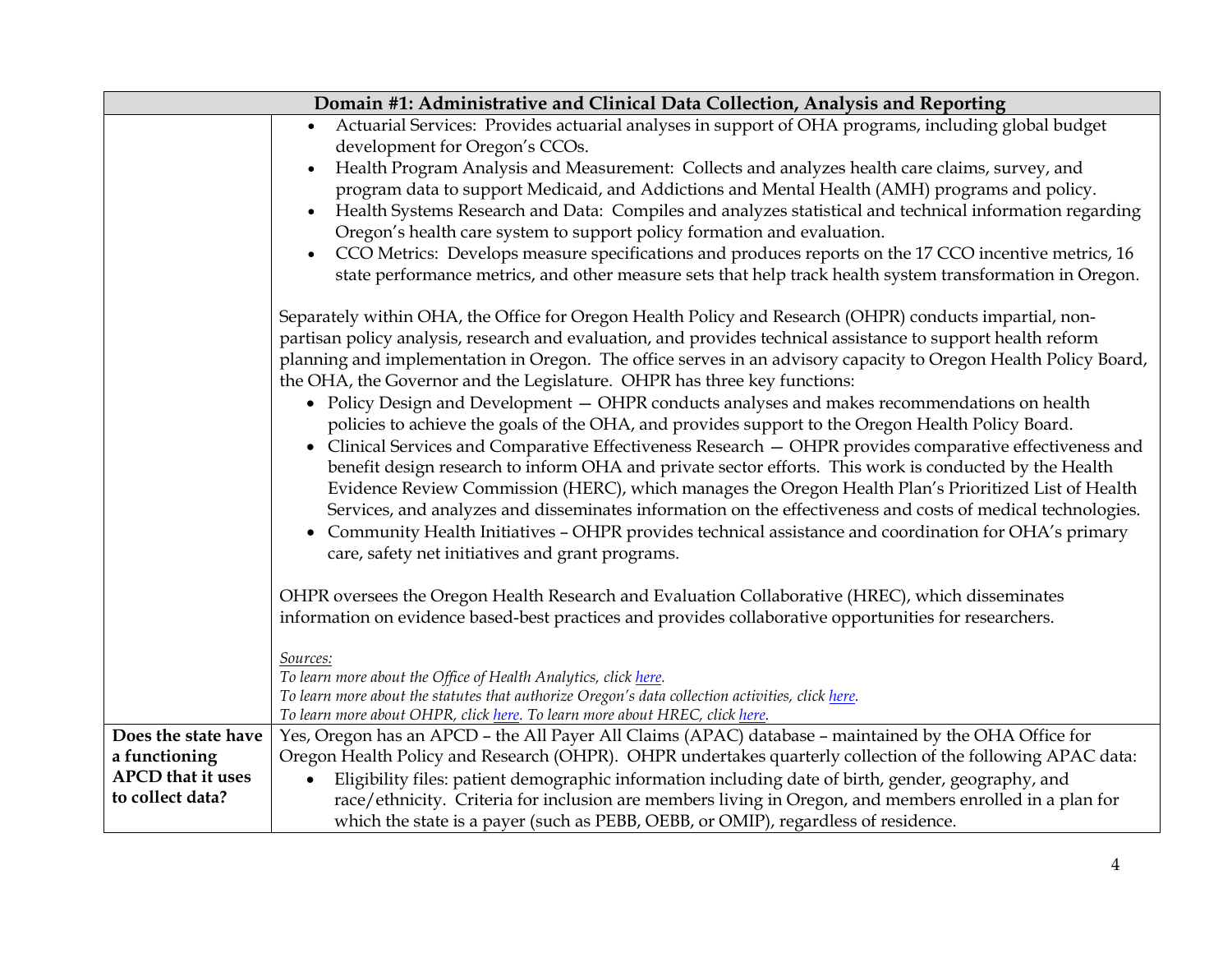|                 | Domain #1: Administrative and Clinical Data Collection, Analysis and Reporting                                       |  |
|-----------------|----------------------------------------------------------------------------------------------------------------------|--|
|                 | Medical claims and pharmacy claims: plan payments, member financial responsibility (co-pay, co-                      |  |
|                 | insurance, deductible), diagnoses, procedures performed, and numerous other data fields.                             |  |
|                 | Provider data: information on location and provider specialty, however, only limited information is<br>$\bullet$     |  |
|                 | available via this dataset.                                                                                          |  |
|                 | Source:                                                                                                              |  |
|                 | An APAC database fact sheet may be found here.                                                                       |  |
| Does the state  | Yes, Oregon provides cost and quality reports to the general public, legislators, and policy makers for the purpose  |  |
| report cost and | of achieving improvements in health care quality and cost. Data, in the form of raw public use data and reports are  |  |
| quality to the  | available to the public on various OHA websites, depending on the topic. Many are related to one of their two        |  |
| public?         | primary initiatives, the CCO program, and the Hospital Transformation Performance program.                           |  |
|                 |                                                                                                                      |  |
|                 | The OHA is using quality health metrics to show how well CCOs are improving care, making quality care                |  |
|                 | accessible, eliminating health disparities, and curbing the rising cost of health care. The state is tracking 17 CCO |  |
|                 | incentive metrics and 16 additional state performance metrics. It is also tracking financial data, displayed both by |  |
|                 | cost and by utilization. By using quality, access and financial metrics together, the state can determine whether    |  |
|                 | CCOs are effectively and adequately improving care, making quality care accessible, eliminating health disparities,  |  |
|                 | and controlling costs for the populations that they serve. OHA publishes annual reports on CCO metrics.              |  |
|                 | The most recent CCO report includes a subset of measures reported for Oregon Health Plan members with<br>$\bullet$   |  |
|                 | disability, and with severe and persistent mental illness (SPMI) or broader mental health conditions.                |  |
|                 | Additional measures were published in the 2015 Final Report (published in June 2016).                                |  |
|                 |                                                                                                                      |  |
|                 | Additionally, as directed by Oregon House Bill 2216 of 2013, the OHA is using quality health metrics to show how     |  |
|                 | well hospitals are advancing health system transformation, reducing costs, and improving patient safety.             |  |
|                 | Eleven outcome and quality measures have been developed by the Hospital Metrics Advisory Committee<br>$\bullet$      |  |
|                 | for two measurement years, October 2013-September 2014 (baseline year) and October 2014-September                    |  |
|                 | 2015 (performance year). Funds from a quality pool were awarded to hospitals based on their performance              |  |
|                 | on these measures.                                                                                                   |  |
|                 |                                                                                                                      |  |
|                 | As directed by Senate Bill 231 (2015), the OHA and the Oregon Department of Consumer and Business Services           |  |
|                 | (DCBS) are required to report on the percentage of medical spending allocated to primary care by the following       |  |
|                 | health care payers:                                                                                                  |  |
|                 | Health insurance carriers with annual premium income of \$200 million or more.<br>$\bullet$                          |  |
|                 | Health insurance plans contracted by PEBB and Oregon Educators Benefit Board (OEBB).                                 |  |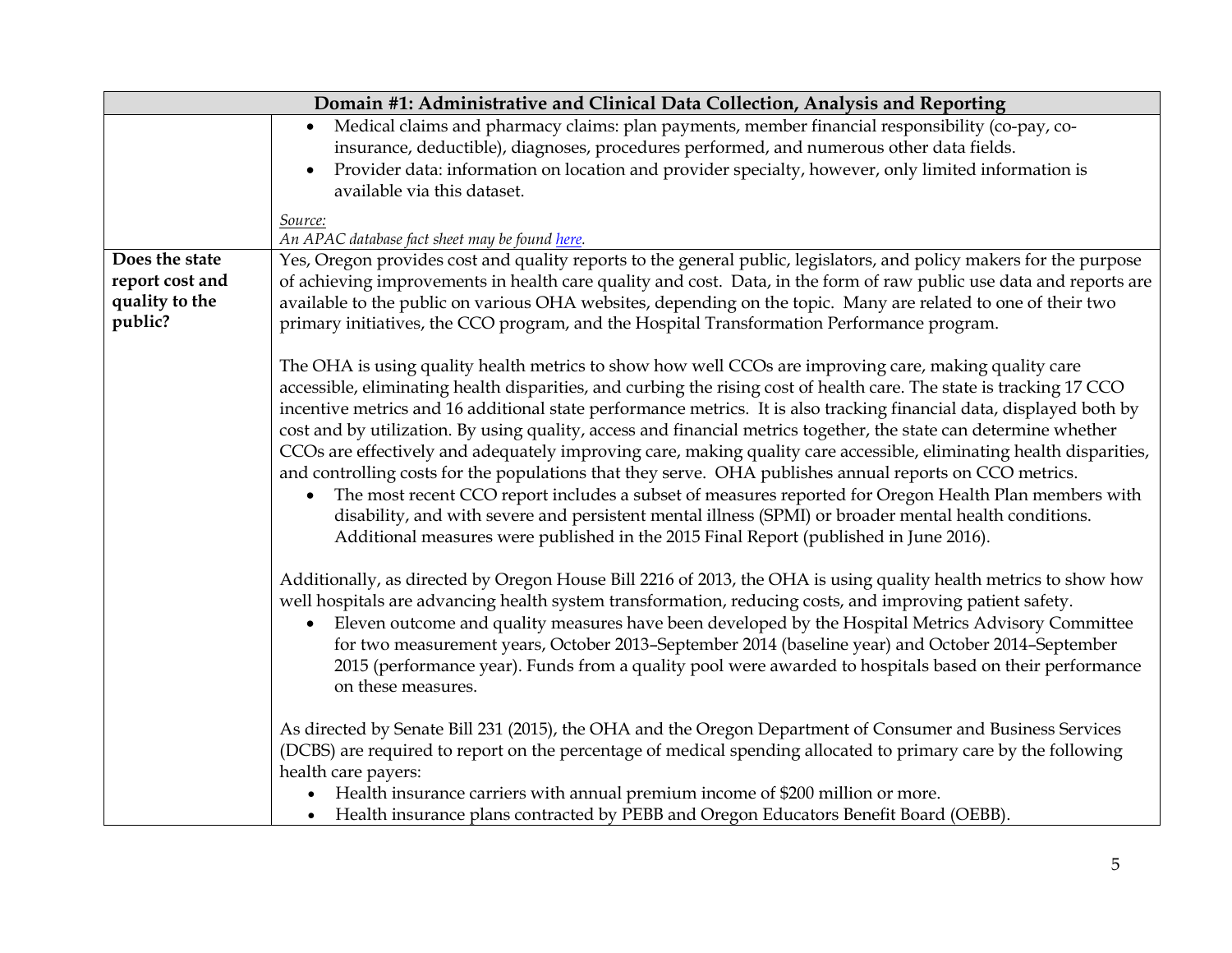|                    | Domain #1: Administrative and Clinical Data Collection, Analysis and Reporting                                                                                    |  |
|--------------------|-------------------------------------------------------------------------------------------------------------------------------------------------------------------|--|
|                    | Medicaid CCO <sub>s</sub> .<br>$\bullet$                                                                                                                          |  |
|                    |                                                                                                                                                                   |  |
|                    | The results of CAHPS consumer surveys are also made available to the public, and are utilized in both CCO and                                                     |  |
|                    | Hospital Performance reporting datasets.                                                                                                                          |  |
|                    |                                                                                                                                                                   |  |
|                    | Sources:                                                                                                                                                          |  |
|                    | Technical specifications and guidance for CCO incentive measures may be found here.                                                                               |  |
|                    | Technical specifications and guidance for Hospital Transformation Performance Program may be accessed here.                                                       |  |
|                    | Additional measures for CCO members with disability and with SPMI or broader mental health conditions may be found here.<br>Senate Bill 231 may be accessed here. |  |
|                    | CAHPS survey results published by the Office of Health Analytics may be accessed here.                                                                            |  |
| Does the state     | Yes. The state utilizes data from the APAC database to identify and track key cost drivers, and reports on such                                                   |  |
| identify and track | drivers to examine how well the state is achieving its health system transformation goals.                                                                        |  |
| key cost drivers   |                                                                                                                                                                   |  |
| through analysis   | Source:                                                                                                                                                           |  |
| of administrative  | To access OHA's September 2015 "Leading Indicators for Oregon's Health Care Transformation, Quarterly Data from the All-Payer, All-                               |  |
| and clinical data? | Claims Reporting Program," click here.                                                                                                                            |  |
| Does the state     | Yes, the state tracks this on a payer-by-payer basis, by service category, via the APCD; this data is reported in the                                             |  |
| monitor health     | "Leading Indicators" report referenced immediately above. The state also tracks hospital costs and spending, via                                                  |  |
| care cost growth?  | the Hospital Reporting program. The Oregon Association of Hospitals and Health Systems provides an annual                                                         |  |
|                    | reporting of the median amounts paid, by commercial insurance companies, for common procedures performed by                                                       |  |
|                    | Oregon hospitals; this report is generated from APAC data.                                                                                                        |  |
|                    |                                                                                                                                                                   |  |
|                    | Both the Office of Health Analytics and the Oregon Health Research and Evaluation Collaborative utilize data                                                      |  |
|                    | obtained from the various datasets described earlier to monitor health care cost trends in their respective domains.                                              |  |
| Does the state     | Under the CCO program that serves Oregon Health Plan enrollees under a waiver from CMS, in exchange for                                                           |  |
| define cost growth | significant investment by CMS in the program, the state agreed to reduce per capita medical trend by 2 percentage                                                 |  |
| targets?           | points by the end of the second year of the waiver.                                                                                                               |  |
|                    | The reduction is from an assumed trend of 5.4% for each year of the demonstration as calculated by OMB                                                            |  |
|                    | and based on the President's budget estimates of the national growth rate for Medicaid. Thus, CMS                                                                 |  |
|                    | effectively capped cost increases for the state at 3.4 percent annually.                                                                                          |  |
|                    | There are penalties associated with not achieving the targets, ranging from \$145 million for not achieving<br>$\bullet$                                          |  |
|                    | the second year goal, to \$183 million in Years 4 and 5.                                                                                                          |  |
|                    |                                                                                                                                                                   |  |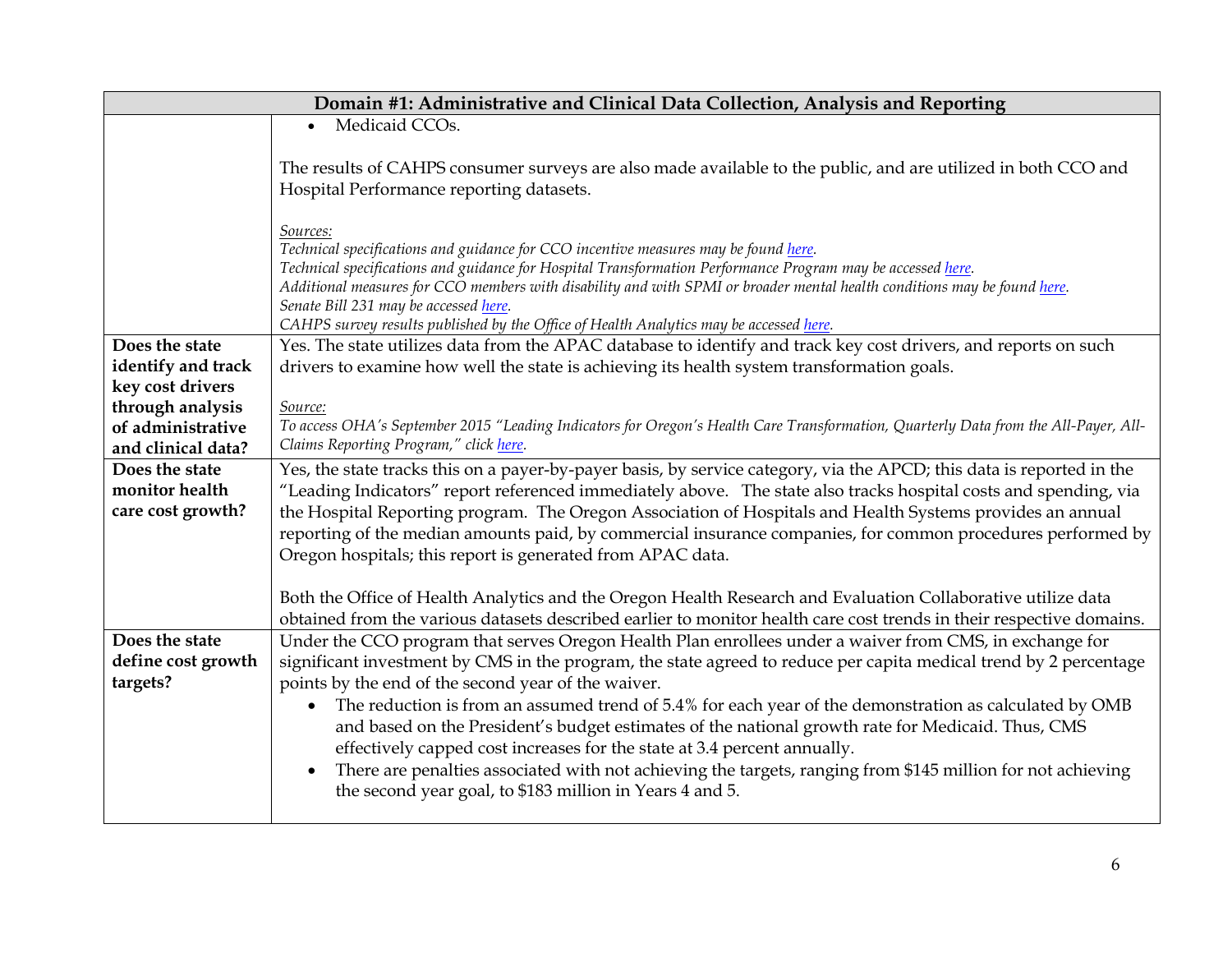| Domain #1: Administrative and Clinical Data Collection, Analysis and Reporting |                                                                                                                                   |
|--------------------------------------------------------------------------------|-----------------------------------------------------------------------------------------------------------------------------------|
|                                                                                | In 2015 – 2017, state legislature capped employee/teacher plan rate increases at 3.4 percent and based OHA budget<br>on this cap. |
|                                                                                | Sources:<br>Information regarding Oregon's Medicaid demonstration and waiver application may be found here.                       |

| Domain #2: Medicaid Purchasing and Coverage Strategies to Contain Costs                                                             |                                                                                                                                                                                                                                                                                                                                                                                                                                                                                                                                                                                                                                                                                                                                                                                                                                                                                                                                                                                                                                                                                                                                                                                                                                                                                                                                                                                                                                                                                                                                                                   |
|-------------------------------------------------------------------------------------------------------------------------------------|-------------------------------------------------------------------------------------------------------------------------------------------------------------------------------------------------------------------------------------------------------------------------------------------------------------------------------------------------------------------------------------------------------------------------------------------------------------------------------------------------------------------------------------------------------------------------------------------------------------------------------------------------------------------------------------------------------------------------------------------------------------------------------------------------------------------------------------------------------------------------------------------------------------------------------------------------------------------------------------------------------------------------------------------------------------------------------------------------------------------------------------------------------------------------------------------------------------------------------------------------------------------------------------------------------------------------------------------------------------------------------------------------------------------------------------------------------------------------------------------------------------------------------------------------------------------|
| Does the state coordinate<br>Medicaid and state<br>employee health plan<br>performance requirements<br>and cost control strategies? | Yes. Oregon's Coordinated Care Model, described in greater detail below, was initially implemented in<br>its Medicaid program, and has since been adopted by the state's Public Employees Benefit Board. The<br>state Medicaid and employee health plans are aligned in other ways as well:<br>The two programs are housed under one state agency.<br>Medicaid, employees' and teachers' plans use the same quality metrics and performance goals,<br>and both emphasize PCMH transformation.<br>A shared Pharmacy and Therapeutics committee makes Rx coverage decisions for single<br>formulary.<br>The Oregon Health Evidence Review Commission's (HERC's) research findings and recommendations<br>are used to make coverage decisions for the state's PEBB, OEBB, and commercial carriers. Created by the<br>legislature in 2011, HERC reviews medical evidence to:<br>Prioritize Medicaid spending (creates a prioritized list of covered services which legislature uses<br>to set funding levels); and<br>Promote evidence-based practices (creates coverage recommendations).<br>To accomplish this, HERC reviews research of well-established medical evidence review organizations<br>(AHRQ, Oregon Health and Science University's Center for Evidence-based Policy (CEBP)) to assess<br>comparative effectiveness of services and pharmaceuticals. Of note, CEBP is a multi-state initiative to<br>reduce overuse and misuse of services.<br>Sources: To learn more about implementation of the Coordinated Care Model in Oregon's PEBB, click here. |
|                                                                                                                                     | To learn more about HERC, click here.<br>To learn more about the Center for Evidence-Based Policy, click here.                                                                                                                                                                                                                                                                                                                                                                                                                                                                                                                                                                                                                                                                                                                                                                                                                                                                                                                                                                                                                                                                                                                                                                                                                                                                                                                                                                                                                                                    |
| Is the state pursuing an all-                                                                                                       | No.                                                                                                                                                                                                                                                                                                                                                                                                                                                                                                                                                                                                                                                                                                                                                                                                                                                                                                                                                                                                                                                                                                                                                                                                                                                                                                                                                                                                                                                                                                                                                               |
| payer or Medicare waiver                                                                                                            |                                                                                                                                                                                                                                                                                                                                                                                                                                                                                                                                                                                                                                                                                                                                                                                                                                                                                                                                                                                                                                                                                                                                                                                                                                                                                                                                                                                                                                                                                                                                                                   |
| with CMS in order to align                                                                                                          |                                                                                                                                                                                                                                                                                                                                                                                                                                                                                                                                                                                                                                                                                                                                                                                                                                                                                                                                                                                                                                                                                                                                                                                                                                                                                                                                                                                                                                                                                                                                                                   |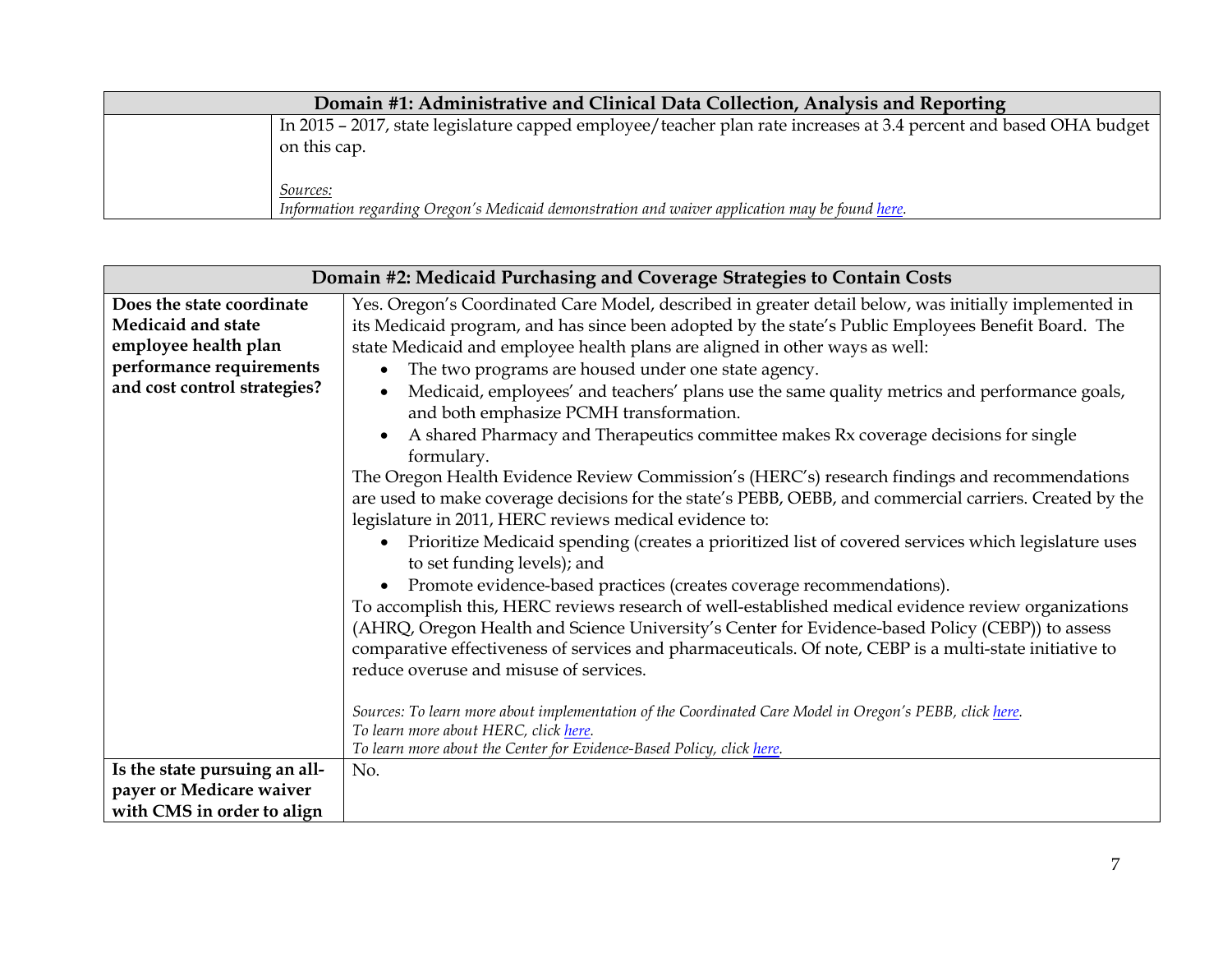| Domain #2: Medicaid Purchasing and Coverage Strategies to Contain Costs |                                                                                                                                                                                                                  |  |
|-------------------------------------------------------------------------|------------------------------------------------------------------------------------------------------------------------------------------------------------------------------------------------------------------|--|
| cost control strategies?                                                |                                                                                                                                                                                                                  |  |
| What other waivers, grants<br>or federal demonstrations is              | In July 2012, Oregon received approval with CMS for a Section 1115 Research and Demonstration Waiver<br>to implement changes to the Oregon Health Plan. The waiver expires in 2017. As of December 2016,         |  |
| Medicaid pursuing to                                                    | Oregon's Medicaid Demonstration renewal request has yet to be approved by CMS.                                                                                                                                   |  |
| promote cost containment?                                               |                                                                                                                                                                                                                  |  |
|                                                                         | In early 2013, Oregon received a Round One \$45 million State Innovation Model (SIM) Design Award<br>Grant from the Center for Medicare and Medicaid Innovation (CMMI). The SIM grant focuses on three<br>areas: |  |
|                                                                         | <b>Innovation and Rapid Learning</b>                                                                                                                                                                             |  |
|                                                                         | Resources and technical assistance to Oregon's CCOs;                                                                                                                                                             |  |
|                                                                         | Facilitated learning collaborative and rapid improvement cycles; and                                                                                                                                             |  |
|                                                                         | Promotion of health equity across sectors and payers.                                                                                                                                                            |  |
|                                                                         | <b>Delivery Models</b>                                                                                                                                                                                           |  |
|                                                                         | Evaluation methods of integrating and coordinating between primary, specialty, mental and<br>behavioral health, and oral health;                                                                                 |  |
|                                                                         | Improve community health through promotion and prevention activities; and<br>$\bullet$                                                                                                                           |  |
|                                                                         | Support CCOs collaborations with long term care, community health and social services.                                                                                                                           |  |
|                                                                         | Payment Models, tested at two levels:                                                                                                                                                                            |  |
|                                                                         | Global budget for CCOs; and                                                                                                                                                                                      |  |
|                                                                         | A "starter set" of promising alternative models for provider payment; models that focus on the value,<br>rather than the volume, of services provided.                                                           |  |
|                                                                         | Source:                                                                                                                                                                                                          |  |
|                                                                         | For more information about Oregon's 1115 waiver, click here. A summary of the waiver may be found here. Information about<br>the waiver renewal may be found here.                                               |  |
|                                                                         | For more information about Oregon's SIM grant, click here.                                                                                                                                                       |  |
| <b>What APMs are being</b>                                              | Oregon has two APM programs in place: 1) Coordinated Care Organizations under the state's 1115                                                                                                                   |  |
| pursued by Medicaid?                                                    | Medicaid waiver program; and 2) an FQHC Alternative Payment Methodology demonstration project.                                                                                                                   |  |
|                                                                         | <b>Coordinated Care Organizations (CCOs)</b>                                                                                                                                                                     |  |
|                                                                         | Under a Section 1115 Research and Demonstration waiver, a global budget is paid to CCOs for all                                                                                                                  |  |
|                                                                         | services provided for enrollees.                                                                                                                                                                                 |  |
|                                                                         | Global Budgets: CCO global budgets are comprised of two components: capitated and non-capitated.                                                                                                                 |  |
|                                                                         | The capitated portion includes all medical, behavioral health and dental services. The non-capitated                                                                                                             |  |
|                                                                         | portion of the global budget includes quality incentive payments, and services provided outside of                                                                                                               |  |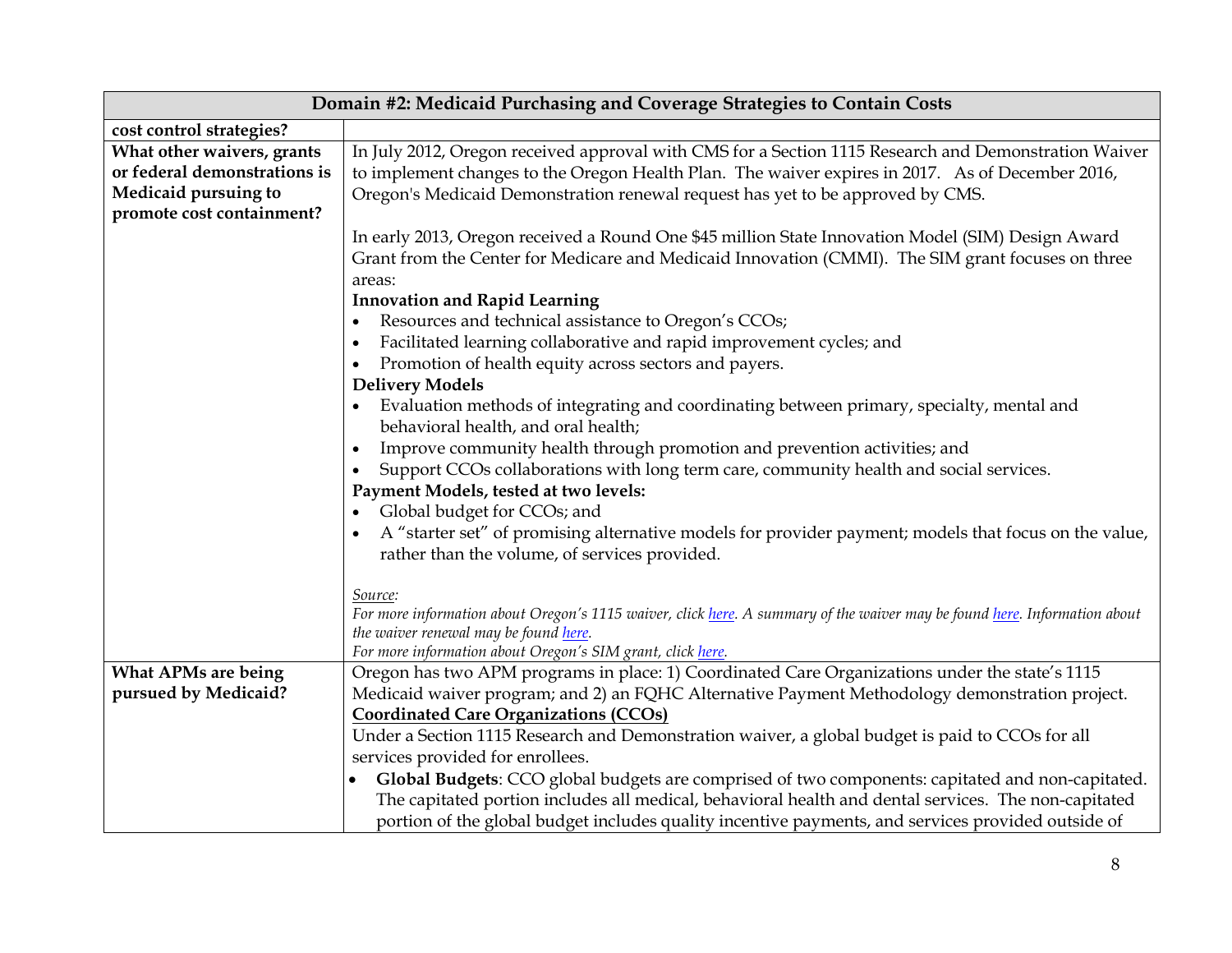| Domain #2: Medicaid Purchasing and Coverage Strategies to Contain Costs |                                                                                                                                                                                                                                                                                                                                                                                                                                                                                                                                                                                                                                                                                                                                                                                                                                                                                                          |
|-------------------------------------------------------------------------|----------------------------------------------------------------------------------------------------------------------------------------------------------------------------------------------------------------------------------------------------------------------------------------------------------------------------------------------------------------------------------------------------------------------------------------------------------------------------------------------------------------------------------------------------------------------------------------------------------------------------------------------------------------------------------------------------------------------------------------------------------------------------------------------------------------------------------------------------------------------------------------------------------|
|                                                                         | capitated rates. Generally, the 16 participating CCOs are responsible for all Medicaid-funded care in                                                                                                                                                                                                                                                                                                                                                                                                                                                                                                                                                                                                                                                                                                                                                                                                    |
|                                                                         | designated, non-overlapping regions.<br>Each year the CCOs are restricted to an aggregate in costs to sustain growth; beginning in 2012,<br>this cap was 3.4 percent. State agrees to reduce per capita medical trend by 2 percentage points<br>by the end of the second year of the waiver. Penalties for the Oregon Medicaid Agency for not<br>achieving this are significant ranging from \$150 million for not achieving the second year goal, to<br>\$185 million in Years 3 and 4.                                                                                                                                                                                                                                                                                                                                                                                                                 |
|                                                                         | <b>Federal Investment:</b> The waiver provides for federal investment of $~$ \$1.9 billion over 5 years (Year 1:<br>$\bullet$<br>\$620 million, Year 2: \$620 million, Year 3 \$290 million, Year 4: \$183 million, Year 5: \$183M). This<br>funding comes through the Designated State Health Programs (DSHP).                                                                                                                                                                                                                                                                                                                                                                                                                                                                                                                                                                                          |
|                                                                         | Flexibility in use of federal funds: COOs will have broad flexibility to provide services, provided<br>$\bullet$<br>they are health-related, necessary to improve care delivery and enrollee health.                                                                                                                                                                                                                                                                                                                                                                                                                                                                                                                                                                                                                                                                                                     |
|                                                                         | Quality: A 4 percent withhold of monthly payments to CCOs is held back by the OHA and put into a<br>quality pool. These funds are distributed as an incentive payment to the CCOs based on their<br>performance on specified quality metrics at the end of each year. Performance on 16 of the quality<br>metrics are tied to financial incentives.                                                                                                                                                                                                                                                                                                                                                                                                                                                                                                                                                      |
|                                                                         | Transparency: The terms of the waiver require the state to make public information about the quality<br>of care provided by a CCO.                                                                                                                                                                                                                                                                                                                                                                                                                                                                                                                                                                                                                                                                                                                                                                       |
|                                                                         | Workforce: The waiver specifies that Oregon will establish a loan repayment program for primary<br>$\bullet$<br>care physicians who agree to work in rural or underserved communities in Oregon and training for<br>300 community health workers by 2015.                                                                                                                                                                                                                                                                                                                                                                                                                                                                                                                                                                                                                                                |
|                                                                         | Governance: Each CCO is governed by a board composed of community, delivery system and risk-<br>$\bullet$<br>holder representatives.                                                                                                                                                                                                                                                                                                                                                                                                                                                                                                                                                                                                                                                                                                                                                                     |
|                                                                         | <b>FOHC APM Demonstration Project</b><br>Under the state's FQHC APM demonstration project, a PMPM Medicaid payment is made to 10 FQHCs<br>and one RHC for their attributed population in place of the traditional PPS encounter payment. This<br>approach enables participating centers to use traditionally non-billable services to improve health<br>outcomes for their attributed population. The state performs an annual reconciliation to determine if the<br>APM payments total less than what each center would have received under the traditional PPS encounter<br>payment methodology; any difference is paid back to the center. This demonstration is cost neutral for<br>the state's Medicaid program. Under the project, the FQHCs are responsible for performance against a set<br>of quality measures that include process measures, preventative care measures, clinical outcomes and |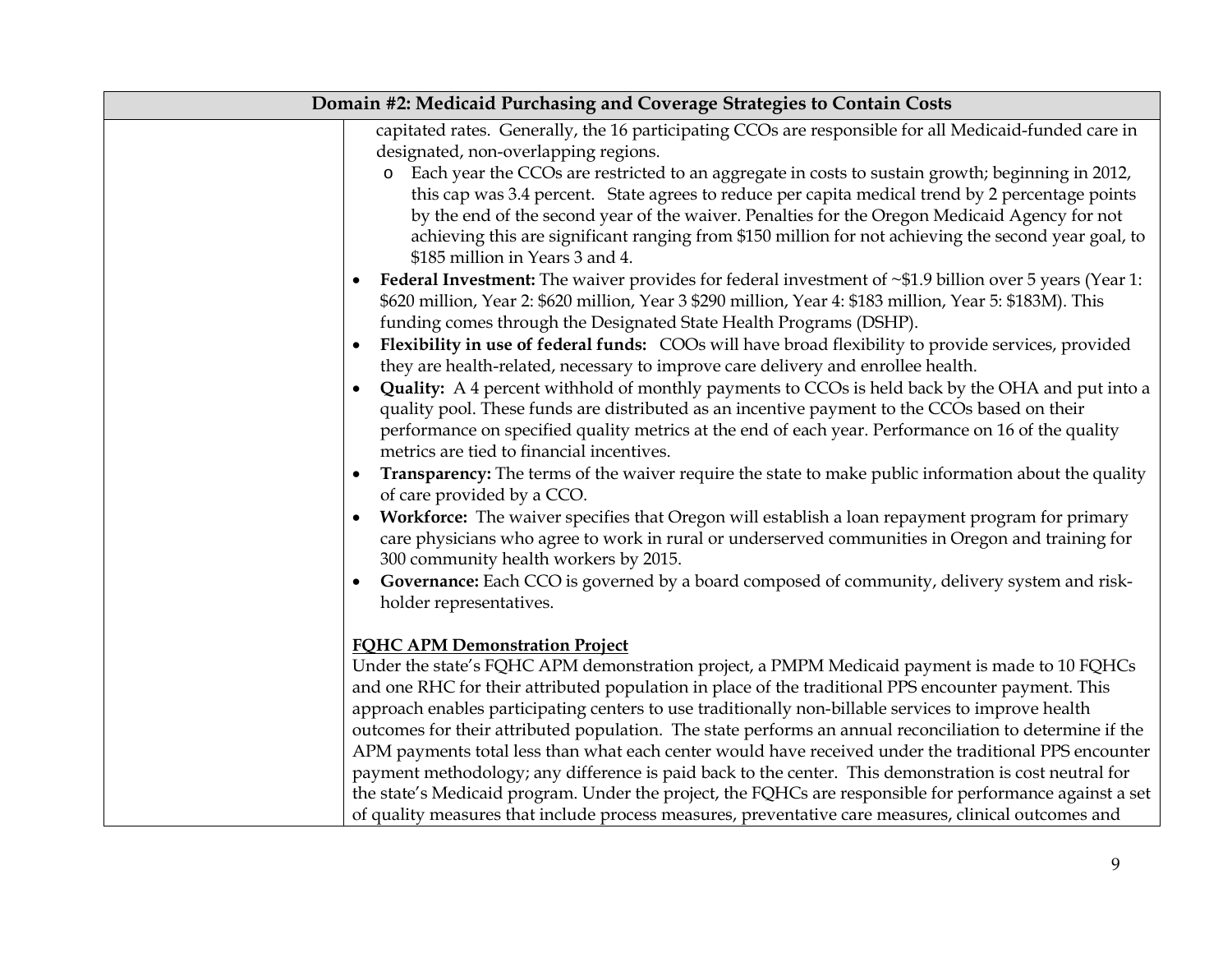| Domain #2: Medicaid Purchasing and Coverage Strategies to Contain Costs                    |                                                                                                                                                                                                                                                                                                                                                                                                                                                                                                                                                                                                                                                                                                                                      |
|--------------------------------------------------------------------------------------------|--------------------------------------------------------------------------------------------------------------------------------------------------------------------------------------------------------------------------------------------------------------------------------------------------------------------------------------------------------------------------------------------------------------------------------------------------------------------------------------------------------------------------------------------------------------------------------------------------------------------------------------------------------------------------------------------------------------------------------------|
|                                                                                            | patient satisfaction.                                                                                                                                                                                                                                                                                                                                                                                                                                                                                                                                                                                                                                                                                                                |
|                                                                                            | Sources:<br>To read more about Oregon's Medicaid 1115 waiver demonstration, click here. To read more about rate setting under the CCO<br>program, click <u>here</u> .<br>The Role of State Medicaid Programs in Improving the Value of the Health Care System, National Association of State<br>Medicaid Directors, Spring 2016.<br>To read more about Oregon's Alternative Payment Methodology demonstration project, click here.                                                                                                                                                                                                                                                                                                   |
| What delivery system                                                                       | See previous discussion of implementation of CCO model, Oregon's version of the ACO for its Medicaid                                                                                                                                                                                                                                                                                                                                                                                                                                                                                                                                                                                                                                 |
| redesign strategies are being                                                              | and public employee populations.                                                                                                                                                                                                                                                                                                                                                                                                                                                                                                                                                                                                                                                                                                     |
| pursued by Medicaid?                                                                       |                                                                                                                                                                                                                                                                                                                                                                                                                                                                                                                                                                                                                                                                                                                                      |
| What benefit designs are                                                                   | OHA is not pursuing Medicaid benefit designs at this time that might incent effective use of health care                                                                                                                                                                                                                                                                                                                                                                                                                                                                                                                                                                                                                             |
| being pursued by Medicaid<br>to incentivize effective use                                  | services, e.g. directing consumers to low cost providers. However, CCOs have flexibility to create such                                                                                                                                                                                                                                                                                                                                                                                                                                                                                                                                                                                                                              |
| of health care services, good                                                              | incentives.                                                                                                                                                                                                                                                                                                                                                                                                                                                                                                                                                                                                                                                                                                                          |
| health behaviors and                                                                       | Source:                                                                                                                                                                                                                                                                                                                                                                                                                                                                                                                                                                                                                                                                                                                              |
| patient responsibility?                                                                    | For more information about Oregon's 1115 waiver, click here.                                                                                                                                                                                                                                                                                                                                                                                                                                                                                                                                                                                                                                                                         |
|                                                                                            |                                                                                                                                                                                                                                                                                                                                                                                                                                                                                                                                                                                                                                                                                                                                      |
| Does Medicaid use MMCOs                                                                    | Not in the traditional sense. The state contracts with ACO-like entities, called CCOs and gives them the                                                                                                                                                                                                                                                                                                                                                                                                                                                                                                                                                                                                                             |
| to manage care?                                                                            | flexibility to manage care.                                                                                                                                                                                                                                                                                                                                                                                                                                                                                                                                                                                                                                                                                                          |
| What reimbursement<br>policies has Medicaid<br>implemented to promote<br>cost containment? | CCOs are paid a global budget for all services provided to their enrollees. This budget has a fixed growth<br>rate, and a withhold to fund a quality pool to be distributed as incentive payments based on CCO<br>performance on quality metrics. In 2015 this withhold was 4 percent of the monthly payment to CCOs<br>and created a pool of almost \$168 million. In order for a CCO to have received 100 percent of their<br>withhold back, they had to meet benchmark or improvement targets for at least 12 out of 16 incentives<br>metrics, plus have at least 60 percent of their members enrolled in a Patient-Centered Primary Care<br>Home. For 2015, 15 out of 16 CCOs received 100 percent of their withhold funds back. |
|                                                                                            | 10 FQHCs and one RHC receive a per member per month Medicaid payment in lieu of the PPS encounter<br>payment for their attributed patient population.                                                                                                                                                                                                                                                                                                                                                                                                                                                                                                                                                                                |
|                                                                                            | Source:<br>For more information about the CCO quality incentive pool, click here.                                                                                                                                                                                                                                                                                                                                                                                                                                                                                                                                                                                                                                                    |
| What initiatives has                                                                       | Special populations are required to enroll in a CCO unless otherwise excluded. Under the CCO model,                                                                                                                                                                                                                                                                                                                                                                                                                                                                                                                                                                                                                                  |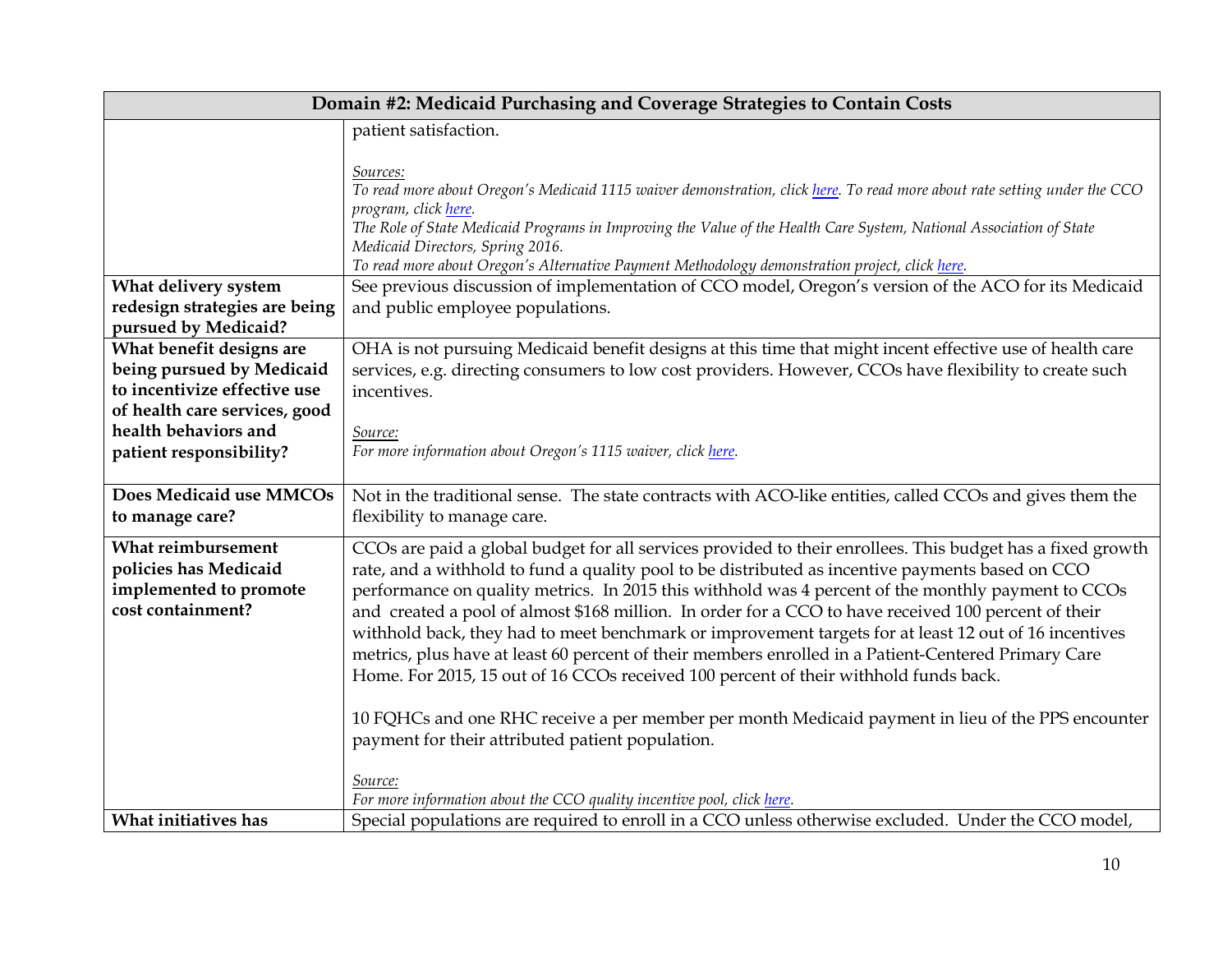|                                                                                   | Domain #2: Medicaid Purchasing and Coverage Strategies to Contain Costs                                                                                                                                                                                                                                                                                                                                                                                                               |
|-----------------------------------------------------------------------------------|---------------------------------------------------------------------------------------------------------------------------------------------------------------------------------------------------------------------------------------------------------------------------------------------------------------------------------------------------------------------------------------------------------------------------------------------------------------------------------------|
| Medicaid pursued to<br>manage cost of special<br>populations of<br>beneficiaries? | CCOs are required to provide intensive case management services for members identified as aged, blind,<br>or disabled, who have complex medical needs, high health care needs, multiple chronic conditions,<br>chemical dependency or mental illness. Under the terms of the contract, intensive case management<br>services may be requested by an enrollee (or representative), physician, other medical personnel serving<br>the enrollees, or the enrollee's agency case manager. |
|                                                                                   | Because CCOs have the flexibility to provide non-medical services that improve the health of their<br>members and potentially lower costs, CCOs may implement innovative approaches to serving these<br>populations.                                                                                                                                                                                                                                                                  |
|                                                                                   | The Oregon Health Transformation Center facilitates a Complex Care Learning Collaborative for CCOs,<br>which creates opportunities for peer-to-peer learning and networking, identifying and sharing<br>information on evidence-based best practices and emerging best practices, and helping advance<br>innovative strategies for enrollees with complex health care needs.                                                                                                          |
|                                                                                   | Sources:<br>To learn more about terms of contract under CCO model, including for special populations, click here.<br>To learn more about the Transformation Center's Complex Care Learning Collaborative for CCOs, click here.                                                                                                                                                                                                                                                        |

| Domain #3: State Employee Health Plan Coverage and Payment Strategies to Contain Costs |                                                                                                        |
|----------------------------------------------------------------------------------------|--------------------------------------------------------------------------------------------------------|
| What APMs is the state                                                                 | Oregon's Public Employees Benefit Board (PEBB) offers a variety of health plan options to state        |
| employee health plan using                                                             | employees, including CCO options. The PEBB also states that health plan offerings for state employees  |
| to control health care costs?                                                          | have adopted a 'coordinated care model' approach to better manage chronic conditions and improve       |
|                                                                                        | health outcomes.                                                                                       |
|                                                                                        |                                                                                                        |
|                                                                                        | Source:                                                                                                |
|                                                                                        | To read more about the coordinated care model within PEBB's offerings for state employees, click here. |
| What benefit design is the                                                             | In 2010, the PEBB and the Oregon Educators Benefit Board (OEBB) implemented value-based insurance      |
| state employee health plan                                                             | design programs for state workers. The plans increase copayments for overused or preference-sensitive  |
| using to control health care                                                           | services of low relative value, and they cover preventive and high-value services at low or no cost.   |
| costs?                                                                                 |                                                                                                        |
|                                                                                        | The current CCO model provides incentives for employees to select lower-cost options, specifically by  |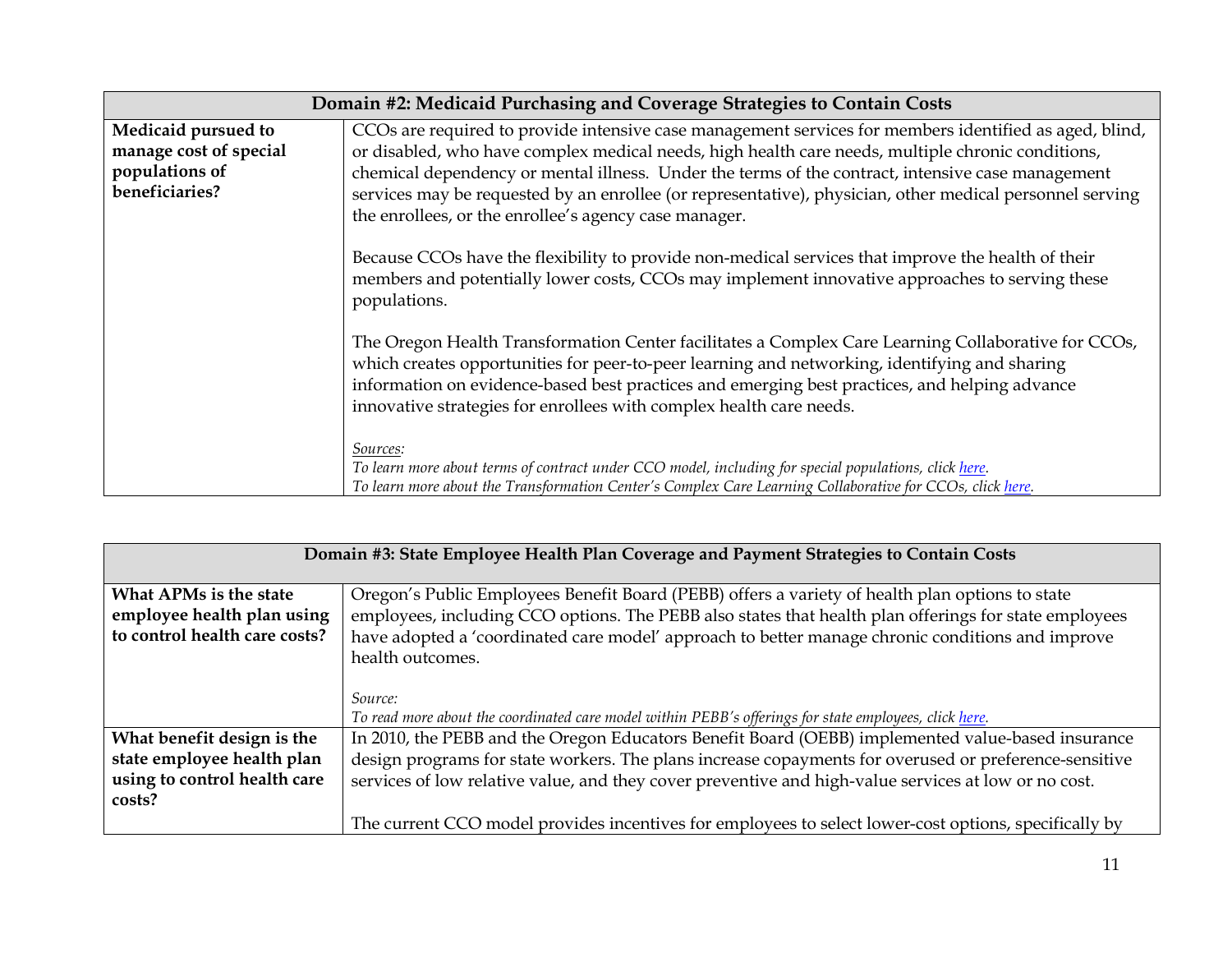| Domain #3: State Employee Health Plan Coverage and Payment Strategies to Contain Costs |                                                                                                                                                                                                                                                                                                                                                                                                 |
|----------------------------------------------------------------------------------------|-------------------------------------------------------------------------------------------------------------------------------------------------------------------------------------------------------------------------------------------------------------------------------------------------------------------------------------------------------------------------------------------------|
|                                                                                        | requiring a lower employee premium contribution for the lower-cost plan options. The PEBB program<br>offers "Better Choices, Better Health," which are online health self-management workshops.<br><u>Sources:</u><br>For access to a Health Affairs article about the PEBB's benefit design, click here.<br>For more information about the PEBB's online self-management programs, click here. |

| Domain #4: State Actions to Enhance Competition in the Marketplace |                                                                                                                                                                                                                                                                                                                                                                                                                                                                                                                                     |
|--------------------------------------------------------------------|-------------------------------------------------------------------------------------------------------------------------------------------------------------------------------------------------------------------------------------------------------------------------------------------------------------------------------------------------------------------------------------------------------------------------------------------------------------------------------------------------------------------------------------|
| Does the state certify or                                          | Oregon's CCOs are based on the ACO model envisioned by Affordable Care Act and the Center for                                                                                                                                                                                                                                                                                                                                                                                                                                       |
| otherwise regulate                                                 | Medicare and Medicaid Innovation.                                                                                                                                                                                                                                                                                                                                                                                                                                                                                                   |
| <b>Accountable Care</b>                                            |                                                                                                                                                                                                                                                                                                                                                                                                                                                                                                                                     |
| Organizations?                                                     | In 2012, the OHA selected Coordinated Care Organizations via a non-competitive RFA process. CCOs<br>submitted applications to OHA describing their capacity and plans for meeting the goals and<br>requirements established by legislation (HB 3650), including readiness to enroll all eligible persons within<br>the CCO's proposed service area. OHA awarded multi-year contracts to CCOs, with annual renewal<br>determined by CCO compliance with Department of Consumer and Business Services (DCBS) and OHA<br>requirements. |
|                                                                    | Sources:                                                                                                                                                                                                                                                                                                                                                                                                                                                                                                                            |
|                                                                    | For more information about implementation of the CCO model, click here.                                                                                                                                                                                                                                                                                                                                                                                                                                                             |
|                                                                    | For a NEJM perspective article on early implementation of the CCO model, click here.                                                                                                                                                                                                                                                                                                                                                                                                                                                |
| Does the state collect data                                        | Yes, the Oregon Health Policy Board collects information on the 16 CCOs approved for Oregon Health                                                                                                                                                                                                                                                                                                                                                                                                                                  |
| regarding the structure of                                         | Plan. Specifically, the Board collects the following information, which is available to the public at here:                                                                                                                                                                                                                                                                                                                                                                                                                         |
| the state's health care                                            | governing boards, community advisory councils, transformation plans, quarterly progress reports,                                                                                                                                                                                                                                                                                                                                                                                                                                    |
| market, such as ACO                                                | financial information, model contract example, report templates, community health improvement plans.                                                                                                                                                                                                                                                                                                                                                                                                                                |
| information on number of                                           |                                                                                                                                                                                                                                                                                                                                                                                                                                                                                                                                     |
| participating physicians?                                          | Source:                                                                                                                                                                                                                                                                                                                                                                                                                                                                                                                             |
|                                                                    | To view the information that the Oregon Health Policy Board collects on CCOs, click here.                                                                                                                                                                                                                                                                                                                                                                                                                                           |
| Does the state use the                                             | Yes, the state releases detailed reports on hospital finances and utilization including profitability, charity                                                                                                                                                                                                                                                                                                                                                                                                                      |
| collected data to produce                                          | care, bad debt, and inpatient, outpatient, and emergency department visits.                                                                                                                                                                                                                                                                                                                                                                                                                                                         |
| reports to encourage                                               |                                                                                                                                                                                                                                                                                                                                                                                                                                                                                                                                     |
| marketplace competition,                                           | It also publishes Health System Transformation metrics, which include detailed performance metric                                                                                                                                                                                                                                                                                                                                                                                                                                   |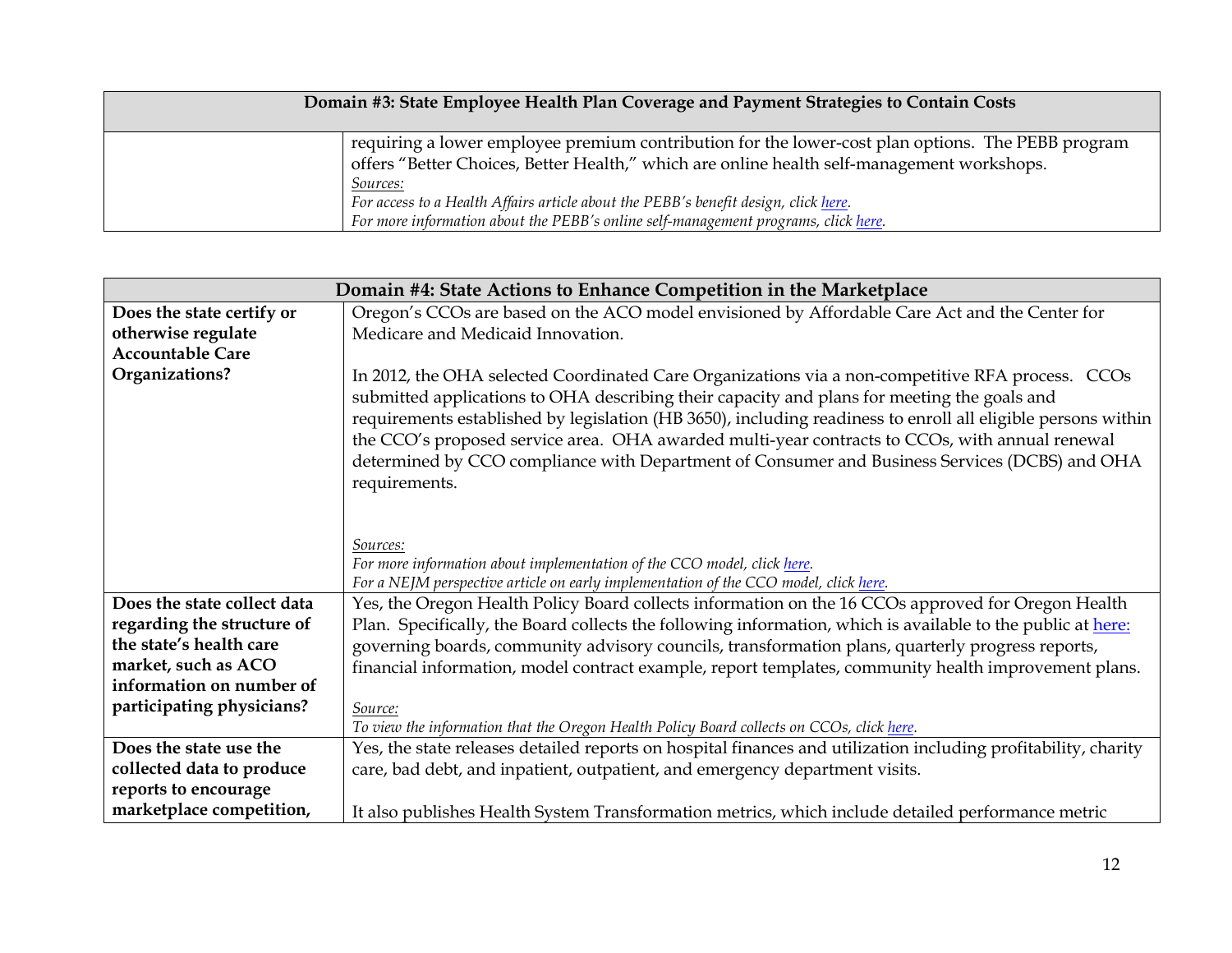| Domain #4: State Actions to Enhance Competition in the Marketplace |                                                                                                               |
|--------------------------------------------------------------------|---------------------------------------------------------------------------------------------------------------|
| such as hospital quality and                                       | results for both CCOs and hospitals.                                                                          |
| cost report cards, cost                                            | The state's Hospital Transformation Performance Program report describes how hospitals are doing<br>$\bullet$ |
| impact reports?                                                    | on 11 quality health metrics.                                                                                 |
|                                                                    | The state's CCO Metrics Reports track 17 CCO incentive metrics and 16 additional state<br>$\bullet$           |
|                                                                    | performance metrics.                                                                                          |
|                                                                    |                                                                                                               |
|                                                                    | Source:                                                                                                       |
|                                                                    | To view reports from Oregon's Hospital Reporting Program, click here.                                         |
|                                                                    | To view Oregon's Health System Transformation performance metrics, click here.                                |
| Does the state promote or                                          |                                                                                                               |
| set limits on consolidation                                        | No.                                                                                                           |
| of health care providers of                                        |                                                                                                               |
| similar services?                                                  |                                                                                                               |
| Does the state promote or                                          |                                                                                                               |
| set limits on vertical                                             | No.                                                                                                           |
| integration of health care                                         |                                                                                                               |
| providers?                                                         |                                                                                                               |
| Does the state promote or                                          |                                                                                                               |
| limit other types of                                               | No.                                                                                                           |
| affiliations among health                                          |                                                                                                               |
| care providers?                                                    |                                                                                                               |
| What strategies, if any, has                                       |                                                                                                               |
| the state's insurance                                              | No.                                                                                                           |
| department taken to ease                                           |                                                                                                               |
| insurer entry?                                                     |                                                                                                               |
| Does the state have                                                | The Division of Financial Regulation has implemented efforts to promote transparency in its health plan       |
| consumer protection                                                | rate review process. These include:                                                                           |
| regulations that promote<br>cost containment?                      | A consumer-oriented website, www.oregonhealthrates.org, devoted to rate review. The site<br>$\bullet$         |
|                                                                    | provides access to new and historical rate decisions, as well as opportunity for public comment.              |
|                                                                    | Consumer-friendly reports on health insurance in Oregon and consumer guides to health<br>$\bullet$            |
|                                                                    | insurance and the rate review process.                                                                        |
|                                                                    | All rate review hearings are public, and available via streaming on the Web.<br>$\bullet$                     |
|                                                                    | Three health actuaries on staff review and question rate requests on behalf of the public.                    |
|                                                                    |                                                                                                               |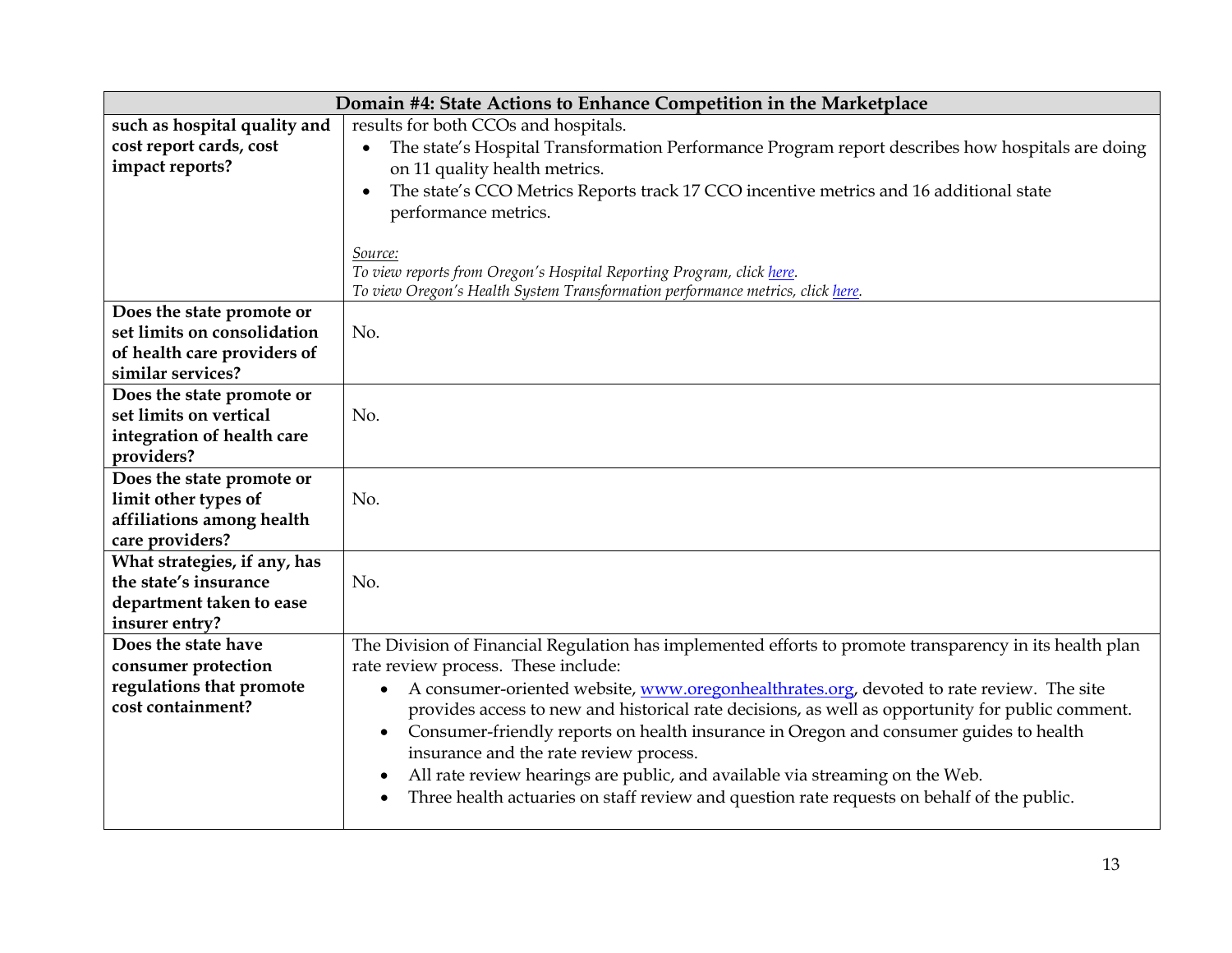| Domain #4: State Actions to Enhance Competition in the Marketplace |                                                                                                      |
|--------------------------------------------------------------------|------------------------------------------------------------------------------------------------------|
|                                                                    | ACA grant funding enabled the Division of Financial Regulation to contract with Oregon State Public  |
|                                                                    | Interest Research Group (OSPIRG) to provide consumer advocacy during the rate review process.        |
|                                                                    | OSPIRG reviews a selection of rates in consultation with an independent actuary, and provides        |
|                                                                    | comments during the rate review hearings on behalf of the public. This program, the Health Insurance |
|                                                                    | Rate Watch Project, is now funded by a grant from the Robert Wood Johnson Foundation.                |
|                                                                    |                                                                                                      |
|                                                                    | Sources:                                                                                             |
|                                                                    | Learn more about the Division of Insurance's rate review process here.                               |
|                                                                    | Learn more about OSPIRG's Health Insurance Rate Watch Project here.                                  |

| Domain #5: State Regulatory Actions to Contain Health Care Costs                                                                                      |                                                                                                                                                                                                                                                                                                                                                                                                                                                                                                                                                                                                                                                                                                                                                                                         |
|-------------------------------------------------------------------------------------------------------------------------------------------------------|-----------------------------------------------------------------------------------------------------------------------------------------------------------------------------------------------------------------------------------------------------------------------------------------------------------------------------------------------------------------------------------------------------------------------------------------------------------------------------------------------------------------------------------------------------------------------------------------------------------------------------------------------------------------------------------------------------------------------------------------------------------------------------------------|
| Does the state limit price<br>increases by providers?                                                                                                 | No.                                                                                                                                                                                                                                                                                                                                                                                                                                                                                                                                                                                                                                                                                                                                                                                     |
| Has the state mandated<br>payment and delivery<br>system reform?                                                                                      | Yes, CCO's are expected to use alternative payment methodologies for provider compensation, and<br>considerations for requiring CCOs to do so is underway.                                                                                                                                                                                                                                                                                                                                                                                                                                                                                                                                                                                                                              |
|                                                                                                                                                       | Source:<br>For more information regarding the state's expectations regarding CCO implementation of APMs, click here.<br>For more information regarding the status of CCO APM implementation as of June 2016, click here and see "Value Based<br>Payments discussion."                                                                                                                                                                                                                                                                                                                                                                                                                                                                                                                   |
| Does the state have a<br><b>Certificate of Need program</b><br>or other programs to limit<br>introduction of high cost                                | Yes, Oregon has a Certificate of Need program for the "offering or development of any new hospital or<br>new skilled nursing or intermediate care service or facility," as defined in Oregon Administrative Rules<br>Division 550 - Projects or Proposals Subject to Certificate of Need Review.                                                                                                                                                                                                                                                                                                                                                                                                                                                                                        |
| services?<br>Are there any requirements<br>of commercial payers to<br>provide comparative cost<br>and quality data regarding<br>contracted providers? | Source: For a description of Oregon Health Authority's CoN review process, click here.<br>As part of their rate filings, commercial payers submit description of cost containment and quality<br>improvement efforts (pursuant to OAR 836-053-0473 (2)(k)).<br>"DCBS is authorized by 2009 legislation to consider carriers' health care cost containment and<br>$\bullet$<br>quality improvement efforts as part of its rate review. Every small group and individual rate filing<br>is currently required to provide a description of changes in these efforts since their last filing.<br>However, inconsistency in quality improvement/cost containment reports across carriers does not<br>currently allow for meaningful and actionable comparisons for purposes of rate review." |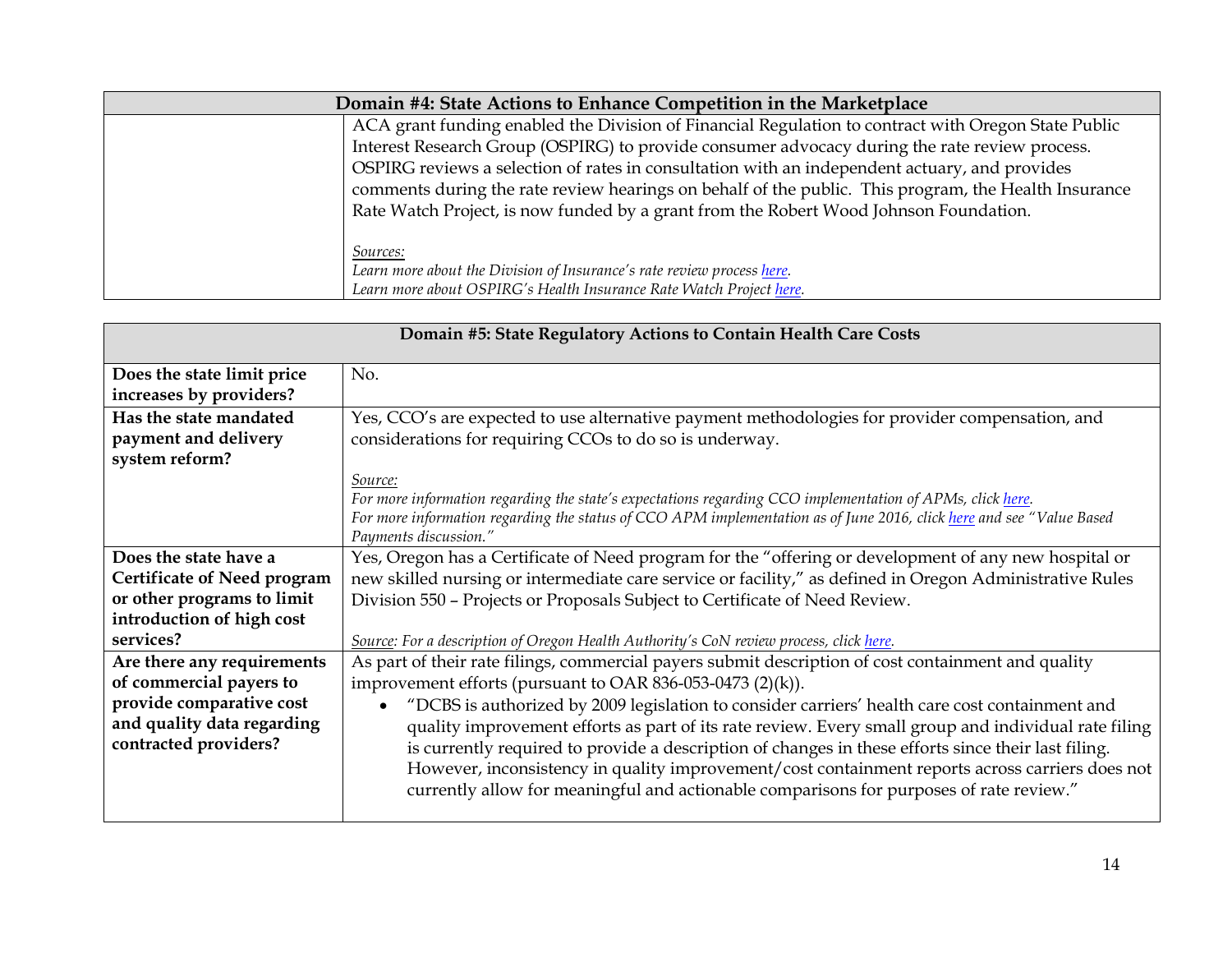| Domain #5: State Regulatory Actions to Contain Health Care Costs |                                                        |
|------------------------------------------------------------------|--------------------------------------------------------|
|                                                                  | Source: For more about these requirements, click here. |
| Is the state insurance                                           | No.                                                    |
| department implementing                                          |                                                        |
| any strategies to limit                                          |                                                        |
| provider cost increases?                                         |                                                        |

| Domain #6: Payment Reform and Delivery System Reform |                                                                                                                                |
|------------------------------------------------------|--------------------------------------------------------------------------------------------------------------------------------|
| What entities are driving                            | The key driver for system reform is the OHA, which serves as the single policymaking and oversight                             |
| payment and delivery                                 | body - and as the health care purchaser for all public employees and Medicaid. The state legislature is                        |
| system reform in the state?                          | also a key driver of payment and delivery system reform in the state. The March 2012 legislation that                          |
|                                                      | created CCOs was a bipartisan effort that passed by large margins in both houses.                                              |
|                                                      | Source: To read more about the history of Oregon's health reform activities, click here to access a case study prepared by the |
|                                                      | Urban Institute.                                                                                                               |
| What support has the state                           | The Centers for Medicare and Medicaid Innovation awarded a State Innovation Model (SIM) grant to                               |
| received to promote                                  | Oregon in September 2012 for up to \$45 million through September 30, 2016. The state also received \$1.9                      |
| payment and delivery                                 | billion in CMS Designated State Health Programs funding over 5 years (Year 1: \$620 million, Year 2: \$620                     |
| system reform?                                       | million, Year 3 \$290 million, Year 4: \$183 million, Year 5: \$183M).                                                         |
|                                                      |                                                                                                                                |
|                                                      | Source: For more information about Oregon's SIM grant, click here.                                                             |

| Domain #7: Environmental Context for the Cost Containment Strategies |                                                                                                             |
|----------------------------------------------------------------------|-------------------------------------------------------------------------------------------------------------|
| Does the state's culture                                             | Historically, Oregon has a collaborative and activist culture when it comes to health reform - as well as a |
| promote cost reform?                                                 | track record of bipartisan agreement on key health reforms. -Previous efforts at expansive health reforms   |
|                                                                      | led to the consolidation of health care purchasing power into a single agency, the OHA, in 2009.            |
|                                                                      |                                                                                                             |
|                                                                      | <i>Source:</i>                                                                                              |
|                                                                      | The Urban Institute's examination of Oregon's past and present health reform efforts may be found here.     |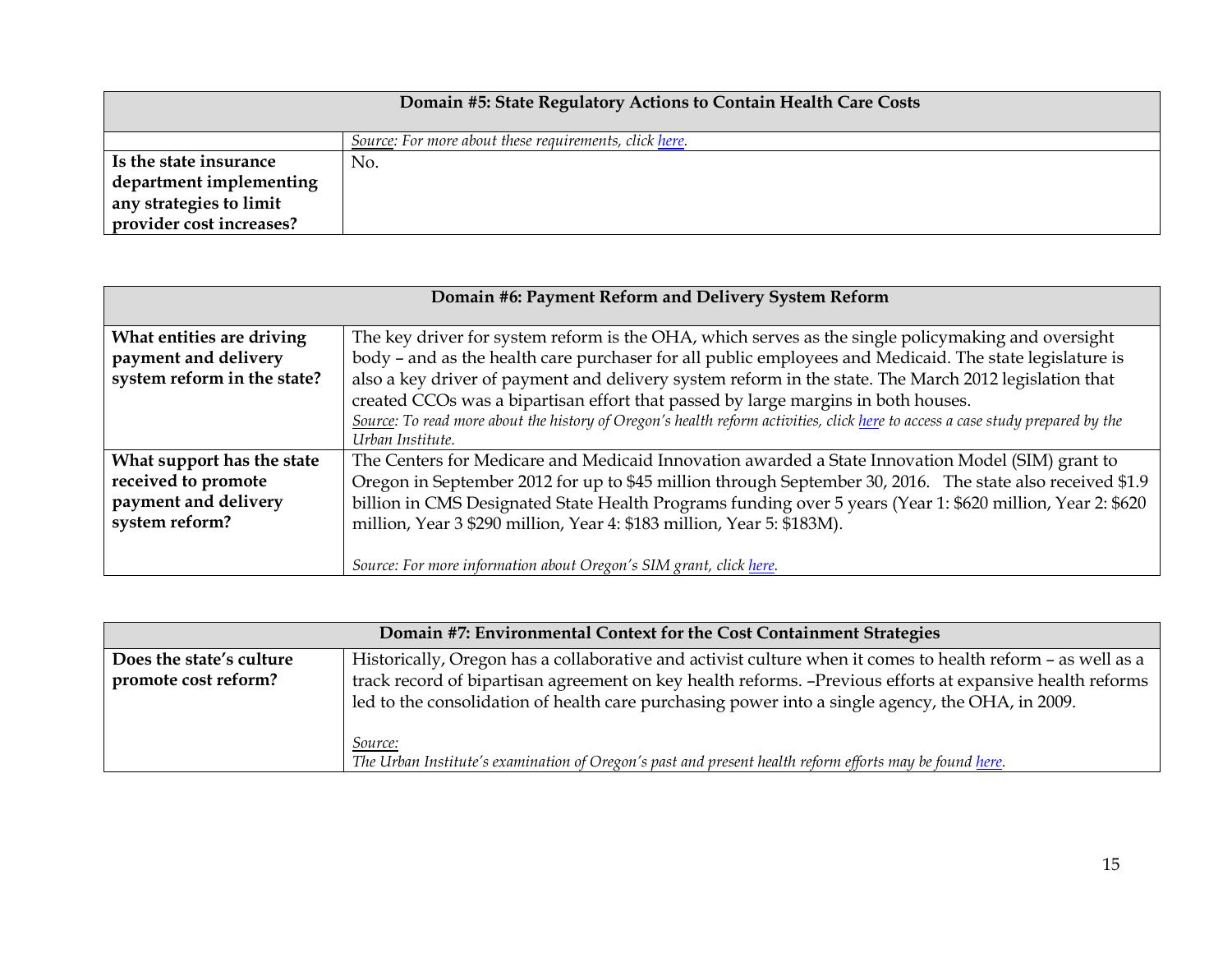| Domain #7: Environmental Context for the Cost Containment Strategies                            |                                                                                                                                                                                                                                                                                                                                                                                                                                                                                                                                                                                                                                                                                                                                                                                                                                                                                                                                         |
|-------------------------------------------------------------------------------------------------|-----------------------------------------------------------------------------------------------------------------------------------------------------------------------------------------------------------------------------------------------------------------------------------------------------------------------------------------------------------------------------------------------------------------------------------------------------------------------------------------------------------------------------------------------------------------------------------------------------------------------------------------------------------------------------------------------------------------------------------------------------------------------------------------------------------------------------------------------------------------------------------------------------------------------------------------|
| What are/were the<br>governmental facilitators?                                                 | Oregon provides a case study of two key facilitators: 1) a consolidated state agency with aligned<br>strategies; and 2) strong data analytics to support policy development.<br>The consolidated agency role of OHA has been critical to implementing cost containment<br>strategies. The OHA is led by a single director who is accountable to the Governor. The<br>consolidated agency structure creates opportunities for inter-departmental collaboration. Public<br>health and Medicaid directors' speak weekly at cabinet meetings. The Oregon Health Policy<br>Board provides informed constituent input to OHA.<br>The state has made heavy investments in analytical capabilities to enable agencies to make<br>$\bullet$<br>informed, thoughtful policy decisions. OHA has also forged partnerships with academic medical<br>centers - providing them with easier access to data and securing for OHA early research results. |
| Are there any key insurers<br>that are driving cost<br>containment strategies?                  | No.                                                                                                                                                                                                                                                                                                                                                                                                                                                                                                                                                                                                                                                                                                                                                                                                                                                                                                                                     |
| Do health plans promote<br>use of high-quality, low cost<br>providers in their plan<br>designs? | The Oregon Health Leadership Council's Value-Based Benefits initiative provides a model for health<br>benefits that encourages a cost-effective approach to prevention, chronic care management and<br>preference sensitive treatments. The model provides a three-tiered level of benefits with the third tier<br>providing coverage for health service that are nationally recognized as overused and driven by provider<br>preference or supply rather than evidence-based need. The Council reports on promising results from<br>employers who have adopted elements of the Council's proposed value-based benefit design, including<br>Legacy Health, a non-profit health system in Portland, and the Public Employees and Oregon Educators<br>Benefit Boards.<br>Source:<br>For more information about the Health Leadership Council's Value-Based Benefits initiative, click here.                                               |
| Have health plans<br>implemented alternative<br>payment models with<br>providers?               | While most CCOs sub-capitate services to existing providers some CCOs are now working to implement<br>integrated and innovative models of care, including graduated risk tiers calculated based on patient<br>acuity, and partial capitation combined with shared savings for participating providers.<br>Source:<br>More information about the Oregon CCOs' and their implementation of APMs may be found in the Spring 2016 National<br>Association of State Medicaid Directors report, The Role of State Medicaid Programs in Improving the Value of the Health<br>Care System, click here.<br>In a December 2014 report, the OHSU reports on three CCOs that are pursuing APMs. Click here to access.<br>For more information regarding the status of CCO APM implementation as of June 2016, click here and see "Value Based<br>Payments discussion."                                                                              |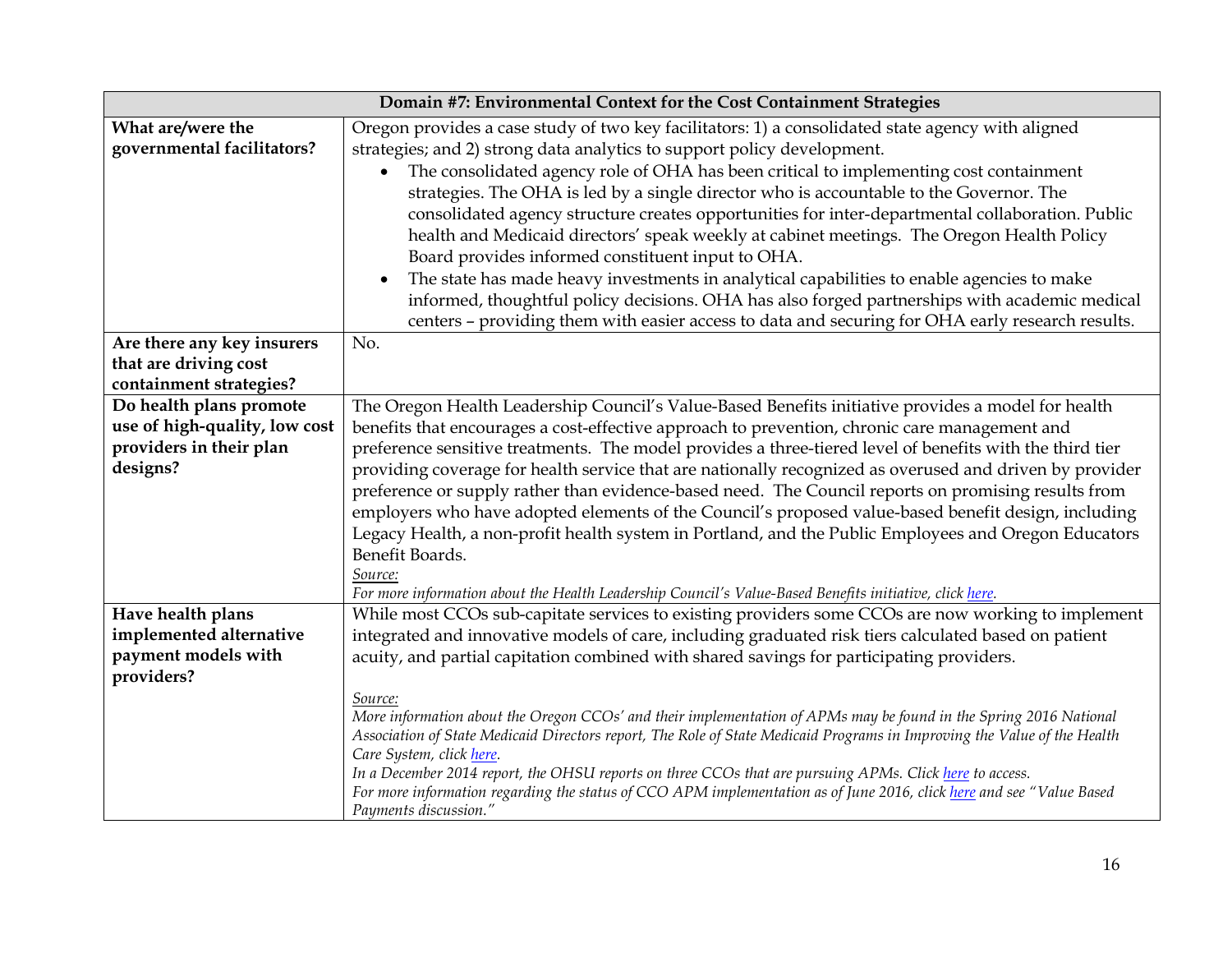| Domain #7: Environmental Context for the Cost Containment Strategies |                                                                                                                                                                                                                                                                                                                                                                                                                                                                                                                                                                                                                                                                 |
|----------------------------------------------------------------------|-----------------------------------------------------------------------------------------------------------------------------------------------------------------------------------------------------------------------------------------------------------------------------------------------------------------------------------------------------------------------------------------------------------------------------------------------------------------------------------------------------------------------------------------------------------------------------------------------------------------------------------------------------------------|
| How have health plans                                                | Yes, the state's CCOs play a key role in statewide delivery system transformation. A January 2016 OHA                                                                                                                                                                                                                                                                                                                                                                                                                                                                                                                                                           |
| promoted delivery system                                             | report described several successes associated with the CCOs' activities, including a reduction of 23                                                                                                                                                                                                                                                                                                                                                                                                                                                                                                                                                            |
| transformation?                                                      | percent in emergency department visits since 2011, an increase of 61 percent in PCMH enrollment since                                                                                                                                                                                                                                                                                                                                                                                                                                                                                                                                                           |
|                                                                      | 2012, and an increase of 137 percent in developmental screenings for children since 2011.                                                                                                                                                                                                                                                                                                                                                                                                                                                                                                                                                                       |
|                                                                      | Source:                                                                                                                                                                                                                                                                                                                                                                                                                                                                                                                                                                                                                                                         |
|                                                                      | To access the OHA's January 2016 report, click here.<br>Yes, there are several multi-stakeholder coalitions that facilitate cost containment discussions and                                                                                                                                                                                                                                                                                                                                                                                                                                                                                                    |
| Are there any multi-<br>stakeholder coalitions                       |                                                                                                                                                                                                                                                                                                                                                                                                                                                                                                                                                                                                                                                                 |
| facilitating cost containment                                        | strategies.                                                                                                                                                                                                                                                                                                                                                                                                                                                                                                                                                                                                                                                     |
| strategies?                                                          |                                                                                                                                                                                                                                                                                                                                                                                                                                                                                                                                                                                                                                                                 |
|                                                                      | Oregon Health Care Quality Corporation (Q Corp), an independent, nonprofit organization dedicated to<br>improving the quality and affordability of health care in Oregon. Q Corp plays a unique role as an<br>independent multi-stakeholder organization that leads community-based initiatives focused on<br>improving the quality, affordability and patient experience of health care in Oregon. Q Corp's Board of<br>Directors includes 21 senior representatives of state agencies, health plans, hospitals, employers and<br>consumer and medical groups. Q Corp's reporting initiative is described in Domain #1.                                        |
|                                                                      | The Oregon Health Leadership Council is a collaborative organization working to develop practical<br>solutions that reduce the rate of increase in health care costs and premiums so health care and insurance<br>are more affordable to people and employers in the state.<br>The Council includes 30 individuals from health care organizations across the state including<br>$\bullet$<br>eight major medical groups and the Portland Coordinated Care Association; eight major<br>hospitals/health systems and the Oregon Association of Hospitals and Health Systems; 12 local<br>and national health plans. The OHA Director participates on the Council. |
|                                                                      | The Council's Data Aggregation initiative has brought together stakeholders to define a process<br>for aligning data collection activities, reducing duplication and fostering administrative<br>simplification.                                                                                                                                                                                                                                                                                                                                                                                                                                                |
|                                                                      | The Collaborative Health Information Technology of Oregon (CHITO) is another multi-stakeholder<br>coalition created to improve planning and execution of HIT with an emphasis on alignment of data<br>efforts and analytics in Oregon. CHITO works to complement the efforts of the OHA HIT Business Plan<br>Framework and to collaborate with the State and other stakeholders to achieve additional shared goals.                                                                                                                                                                                                                                             |
|                                                                      | Sources:<br>For more information about Q-Corp, click here.                                                                                                                                                                                                                                                                                                                                                                                                                                                                                                                                                                                                      |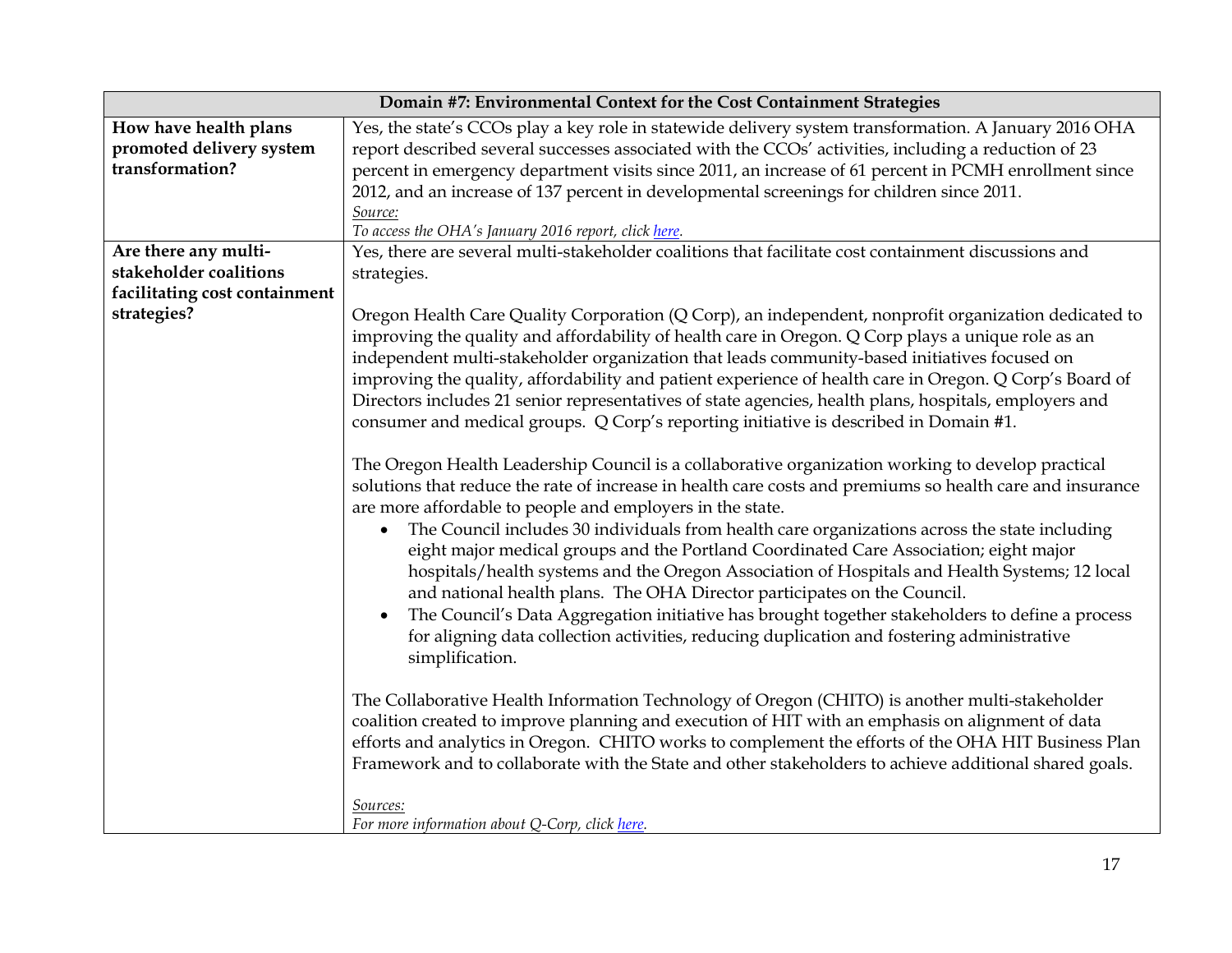| Domain #7: Environmental Context for the Cost Containment Strategies |                                                                                                             |
|----------------------------------------------------------------------|-------------------------------------------------------------------------------------------------------------|
|                                                                      | For more information about the Oregon Health Leadership Council, click here.                                |
|                                                                      | And for more information about CHITO, click here.                                                           |
| Is there a strong employer                                           | No, there is no employer coalition devoted specifically to health policy and reform.                        |
| purchaser coalition in the                                           |                                                                                                             |
| market facilitating cost                                             | The Oregon Business Council is an association of more than 40 business community leaders focused on         |
| containment strategies?                                              | public issues that affect Oregon's life and future. While the Council is not focused exclusively on health  |
|                                                                      | reform topics, it has nonetheless been an active participant in Oregon health reform activities since 2004, |
|                                                                      | when it formed a Health Care Task Force to look at health care costs and related issues.                    |
|                                                                      | The Council hosts two business community initiatives to improve health care performance and                 |
|                                                                      | the health of Oregonians: The Healthiest State and the Oregon Health Leadership Council.                    |
|                                                                      |                                                                                                             |
|                                                                      | Source:                                                                                                     |
|                                                                      | For more information about the Oregon Business Council, click here.                                         |
| Are there any individual                                             | No.                                                                                                         |
| employers that are driving                                           |                                                                                                             |
| cost control discussions and                                         |                                                                                                             |
| actions within the state?                                            |                                                                                                             |
| Does the state have a                                                | Yes. The Oregon Health Authority (OHA) is responsible for overseeing and driving health care cost-          |
| centralized agency or                                                | containment strategies. OHA is overseen by the nine-member Oregon Health Policy Board; Board                |
| designated work group                                                | members are nominated by the Governor and approved by the Senate.                                           |
| responsible for                                                      | The OHA was established in 2009 by the state legislature to transform the state's health care system.       |
| overseeing/driving health                                            | OHA oversees most health-related programs in the state, including the Addictions and Mental Health          |
| care cost strategies?                                                |                                                                                                             |
|                                                                      | Division, Medical Assistance Programs, the Public Health Division, the Public Employees' and Oregon         |
|                                                                      | Educators Benefit Boards, Oregon State Hospital, the Office of Equity and Inclusion, and Office of Health   |
|                                                                      | Policy and Research. Establishment of the OHA consolidated all health purchasing, health policy             |
|                                                                      | development, HIT infrastructure, and analytic support capabilities within a single agency.                  |
|                                                                      | Source:                                                                                                     |
|                                                                      | To read more about the OHA, click here.                                                                     |
| Has the state or any of its                                          | Yes. The Oregon Health Policy Board created an Action Plan for Health that requires action from a           |
| executive branch agencies                                            | variety of stakeholders - the legislature, consumers, businesses, health care providers and others. The     |
| adopted a formal cost                                                | action plan was intended to meet the legislative mandate to "provide and fund access to affordable,         |
| control strategy or roadmap?                                         | quality care for all Oregonians by 2015."                                                                   |
|                                                                      |                                                                                                             |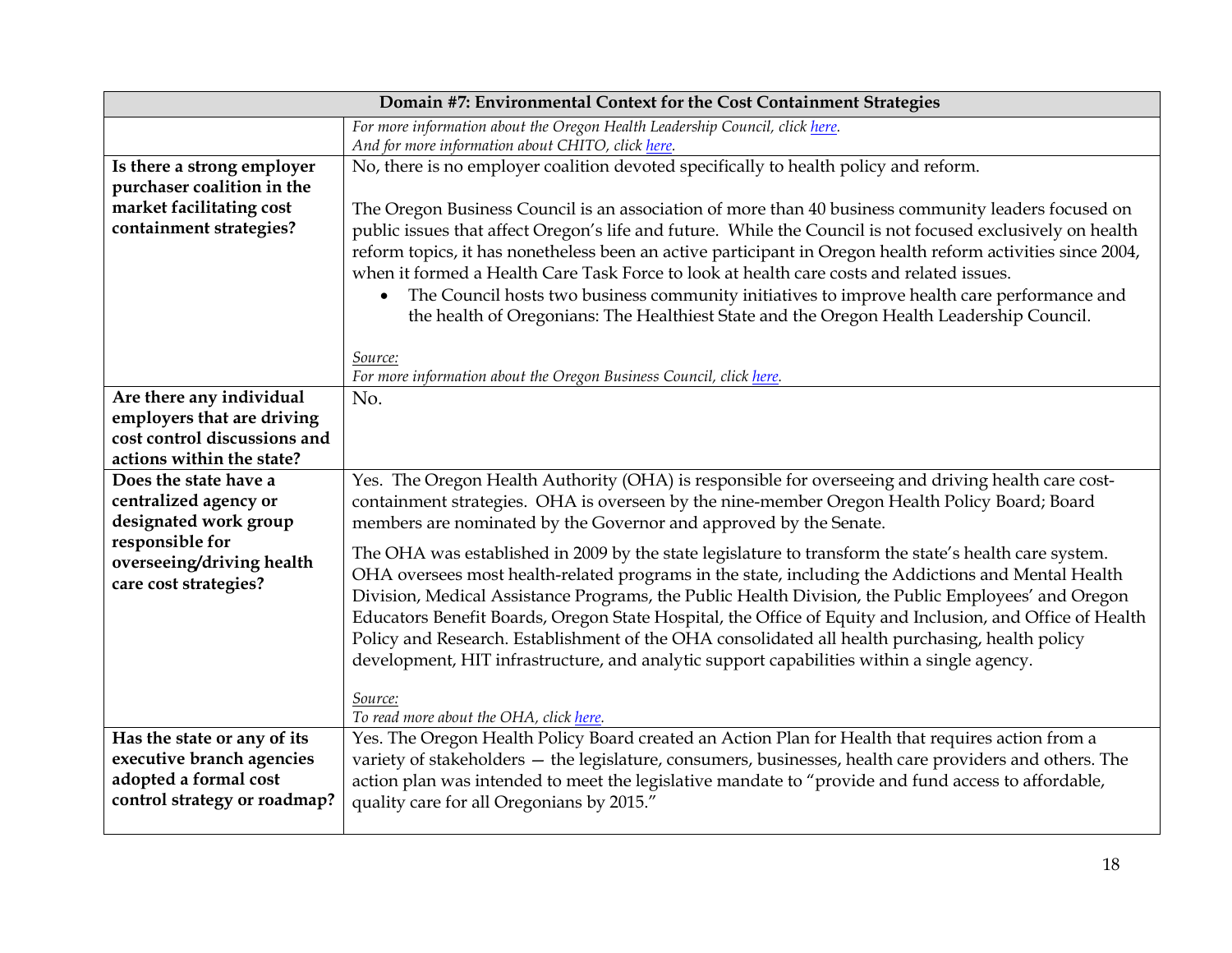| Domain #7: Environmental Context for the Cost Containment Strategies |                                                                                                                  |  |
|----------------------------------------------------------------------|------------------------------------------------------------------------------------------------------------------|--|
|                                                                      | Source:                                                                                                          |  |
|                                                                      | The OHPB's 2010 Action Plan for Health may be accessed here.                                                     |  |
| Does the state have any                                              | No but, the Oregon Primary Care Association also provides technical assistance to providers, including           |  |
| funding mechanism to                                                 | hosting a quarterly Advanced Payment and Care Model (APCM) learning collaborative for APM                        |  |
| support cost containment                                             | providers, and providers interested in joining the program to share best practices around topics such as         |  |
| initiatives by unaffiliated                                          | implementing multi-disciplinary care teams, and engaging the patient population in innovative new                |  |
| providers such as                                                    | ways like telephone, telemedicine, text, videoconferencing, small groups, support groups, etc.                   |  |
| independent primary care                                             |                                                                                                                  |  |
| practices, small community                                           | Source:                                                                                                          |  |
| hospitals or safety-net                                              | To learn more about the technical assistance provided by the Oregon Primary Care Association, click here.        |  |
| hospitals?                                                           |                                                                                                                  |  |
| Does the state have any                                              | Yes. The Oregon Health Authority Transformation Center used SIM funds to create the Transformation               |  |
| resources and program                                                | Center, which provides assistance to CCOs by means of targeted technical assistance and learning                 |  |
| initiatives to assist health                                         | collaboratives that foster peer-to-peer sharing of best practices among CCOs and other health plans and          |  |
| care providers to increase                                           | payers. A transformation team of experts is assigned to each CCO to support changes needed to achieve            |  |
| quality and efficiency?                                              | cost and quality goals. Recently 15 emerging health system leaders from across Oregon completed a year-          |  |
|                                                                      | long Clinical Innovation Fellows program. This learning experience, led by the Transformation Center,            |  |
|                                                                      | aims to build the capacity of health system transformation leadership and support the success of CCOs.           |  |
|                                                                      |                                                                                                                  |  |
|                                                                      | The Patient-Centered Primary Care Institute was created in 2012 as a public-private partnership between          |  |
|                                                                      | OHA, the Oregon Health care Quality Corporation and the Northwest Health Foundation. The Institute               |  |
|                                                                      | offers programs to build practice transformation capacity, including behavioral health integration               |  |
|                                                                      |                                                                                                                  |  |
|                                                                      | training, learning collaboratives focused on PCPCH program standards, a Technical Assistance Expert              |  |
|                                                                      | Learning Network, and online learning modules. The Institute offers CME and CE credits.                          |  |
|                                                                      | During the 2015 legislative session, a bill that sought to ensure sufficient resources are allocated to the      |  |
|                                                                      | state's primary care system was enacted. Senate Bill 231 requires commercial insurers and CCOs to report         |  |
|                                                                      | the percentage of their total medical expenditures that are directed to primary care. The OHA must               |  |
|                                                                      | report results to the legislature during its 2016 legislative session. In addition, the legislation required the |  |
|                                                                      | OHA to convene a Primary Care Payment Reform Collaborative to "share best practices in technical                 |  |
|                                                                      | assistance and methods of reimbursement that direct greater health care resources and investments                |  |
|                                                                      | towards supporting and facilitating health care innovation and care improvement in primary care."                |  |
|                                                                      | Source: To learn more about the Transformation Center, click here.                                               |  |
|                                                                      | To read more about the Clinical Innovation Fellows program, click here.                                          |  |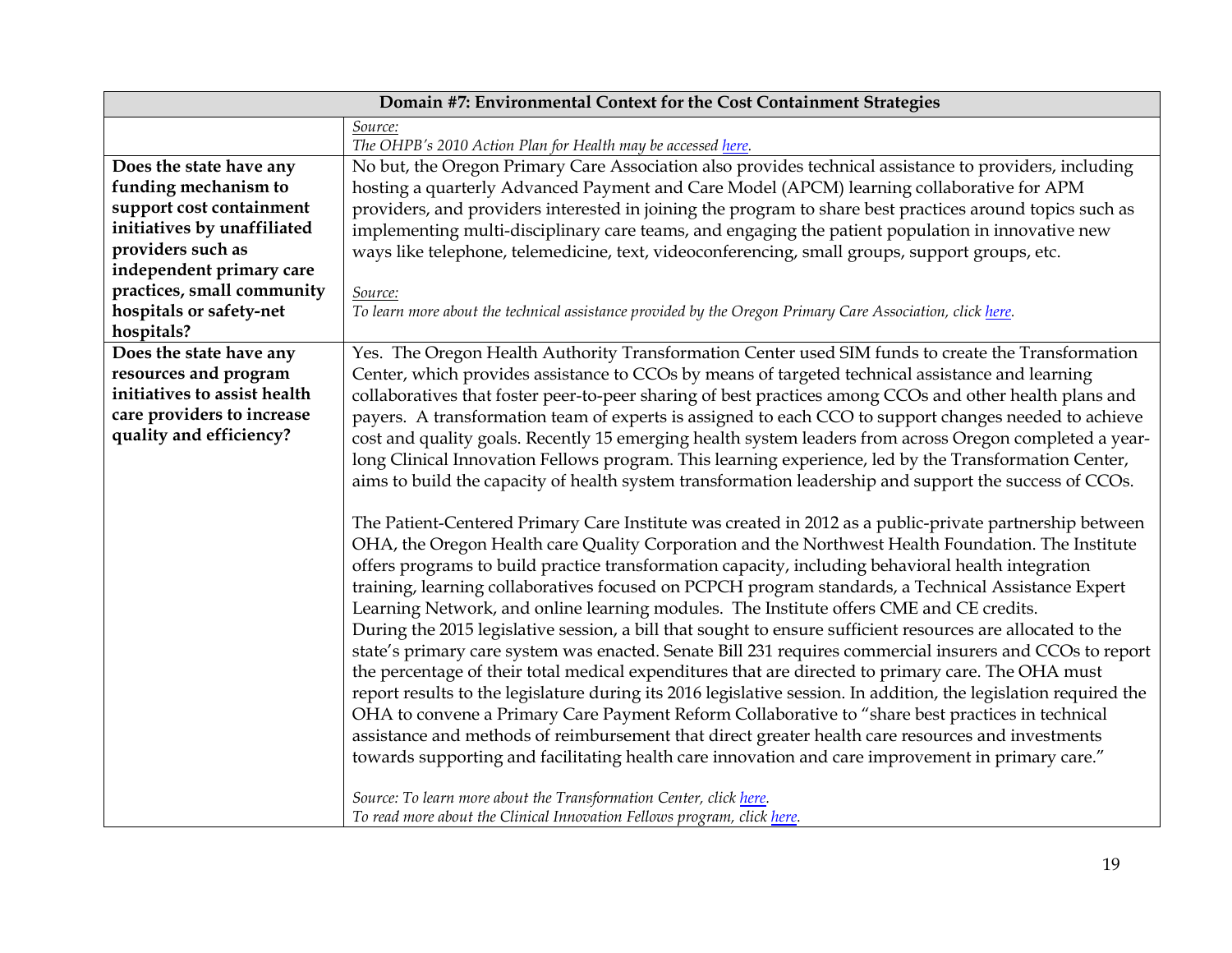| <b>Domain #7: Environmental Context for the Cost Containment Strategies</b> |                                                                                                       |  |
|-----------------------------------------------------------------------------|-------------------------------------------------------------------------------------------------------|--|
|                                                                             | To read more about the Transformation Center's Primary Care Payment Reform Collaborative, click here. |  |

| What has been the effectiveness of state strategies on cost control according to formal evaluation activity, including |                                                                               |  |  |  |
|------------------------------------------------------------------------------------------------------------------------|-------------------------------------------------------------------------------|--|--|--|
| independent party evaluations and self-reported studies?                                                               |                                                                               |  |  |  |
| <b>Key Findings</b>                                                                                                    | <b>Summary and Citation</b>                                                   |  |  |  |
| A recent NAMD report described successes associated with the                                                           | A recent report by the National Association of Medicaid Directors             |  |  |  |
| first phase of Oregon's FQHC APM Demonstration Project.                                                                | described early successes associated with Oregon's FQHC APM                   |  |  |  |
| Inpatient hospitalizations were 20.3 percent below trend.                                                              | Demonstration Project, described in Domain #2 above.                          |  |  |  |
| 2. Emergency department utilization was 5.6 percent below                                                              |                                                                               |  |  |  |
| trend.                                                                                                                 | Source:                                                                       |  |  |  |
| 3. Billable office visits decreased by 2.8 percent.                                                                    | To access the Spring 2016 NAMD report, The Role of State Medicaid Programs in |  |  |  |
| 4. Patient engagement activities increased by 142 percent.                                                             | Improving the Value of the Health Care System, click here.                    |  |  |  |
| A January 2016 OHA report described the following successes                                                            | Oregon provided a January 2016 report on its health system                    |  |  |  |
| associated with health system transformation activities.                                                               | transformation activities, which reflected a number of successes in           |  |  |  |
| 1. Emergency department visits by people served by CCOs                                                                | terms of emergency department usage and other indicators.                     |  |  |  |
| decreased 23 percent since 2011.                                                                                       |                                                                               |  |  |  |
| Patient-centered primary care home enrollment increased 61<br>2.                                                       | Source:                                                                       |  |  |  |
| percent since 2012.                                                                                                    | To access the OHA's January 2016 report, click here.                          |  |  |  |
| 3. Developmental screening for children increased 137 percent                                                          |                                                                               |  |  |  |
| since 2011.                                                                                                            |                                                                               |  |  |  |
| Screening for alcohol or other substance use (SBIRT)<br>4.                                                             |                                                                               |  |  |  |
| increased significantly.                                                                                               |                                                                               |  |  |  |
| An 2015 evaluation of Oregon's Section 1115 waiver, reached                                                            | The state commissioned a midpoint evaluation of the Medicaid                  |  |  |  |
| the following conclusions:                                                                                             | Section 1115 demonstration for the md-2012 through mid-2014                   |  |  |  |
| "Despite a strain on staff resources, OHA has made good<br>1.                                                          | period.                                                                       |  |  |  |
| progress in supporting the spread of patient-centered                                                                  |                                                                               |  |  |  |
| primary care homes (PCPCHs), promoting the use of EHRs,                                                                | Source:                                                                       |  |  |  |
| and establishing transparent reporting on quality metrics."                                                            | To access the evaluation, click here.                                         |  |  |  |
| "inpatient admissions declined among members of the<br>2.                                                              |                                                                               |  |  |  |
| three CCOs in the most advanced stages of their                                                                        |                                                                               |  |  |  |
| transformation activities relative to those who were                                                                   |                                                                               |  |  |  |
| members of the three CCOs in the earliest stages of their                                                              |                                                                               |  |  |  |